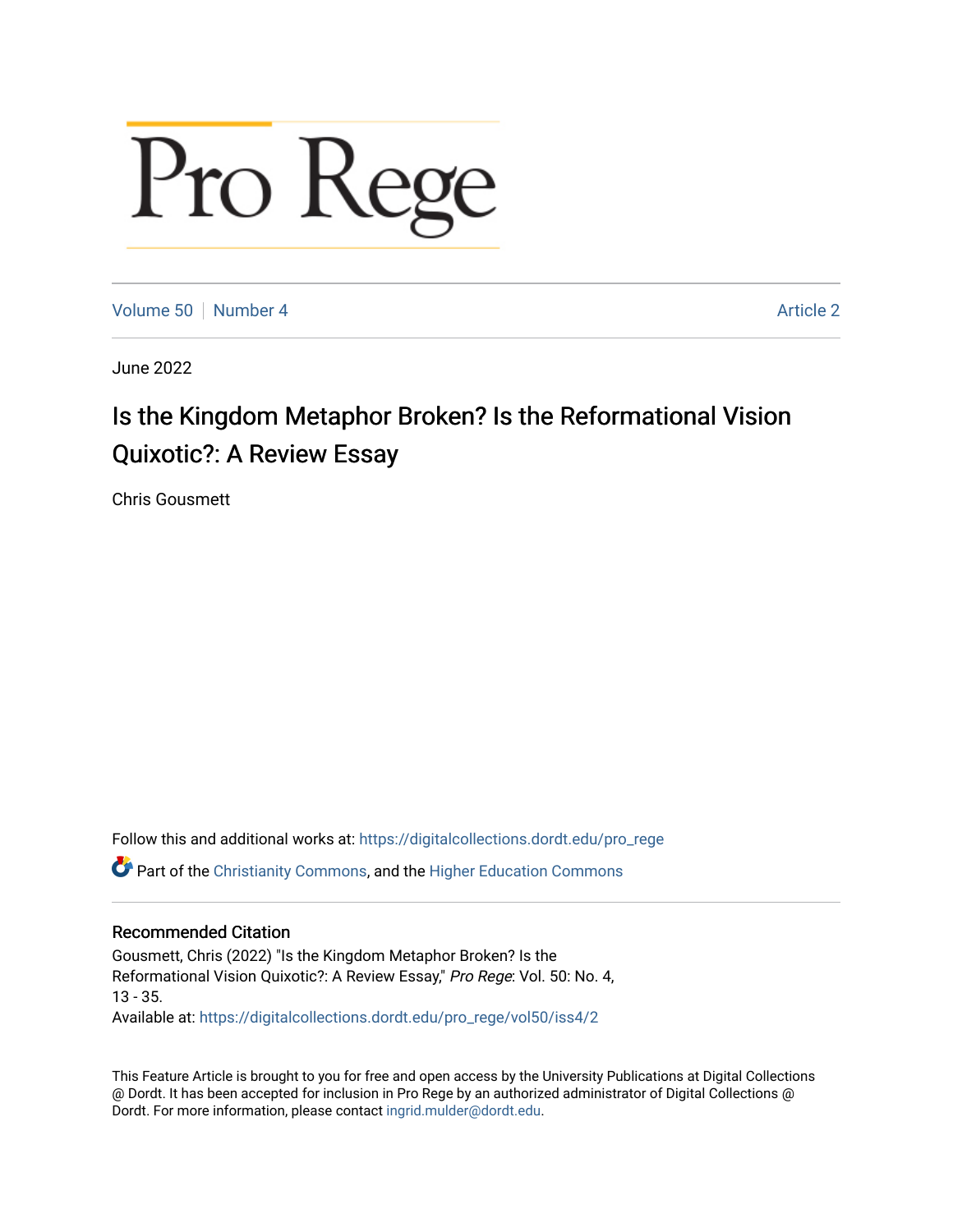# Is the Kingdom Metaphor Broken? Is the reformational vision quixotic?: A Review Essay



by Chris Gousmett<sup>1</sup>

Dr. Chris Gousmett is retired Corporate Information Manager for the Hutt City Council, on North Island, New Zealand. He studied Hebrew and Philosophy at the University of Otago, and completed a Master of Philosophical Foundations degree, focusing on philosophical theology, at the Institute for Christian Studies in Toronto. He has a PhD in Patristic theology from the University of Otago, with a thesis on the inter-relationship of philosophical anthropology and the structure of eschatological thought in the Patristic writers. His interests are in Reformational philosophy and theology, the history of thought, including history of science, and political and social theory. He has preached in a number of churches, and some of his sermons are available at https://hearinganddoing.wordpress.com/

### **Introduction**

In his article in *Pro Rege*, June 2021,<sup>2</sup> Donald Roth argues that the "kingdom" metaphor is tainted in so many ways that it should be discarded as the principal way of describing our human work in this age in obedience to God.3 He argues that Biblical illiteracy among Christians today and lack of familiarity with actual "kingdoms" allow this metaphor to be read in terms of contemporary political activities and systems, thus subverting the Biblical message through the ease with which it can be understood in terms of our own agendas and under the influence of the secular culture all around us (21).

He proposes instead that we should speak of "temple," as this lacks the cultural baggage besetting the metaphor of "kingdom."4 Nor can "temple" be so easily misunderstood as the term "kingdom," since this metaphor "can be adopted by students in a sense more closely connected to its biblical intention, especially given their relative biblical illiteracy. As a result, 'building the temple' provides a superior way of phrasing our aspiration to Christian scholarship" (15).

I find this suggestion somewhat odd. If the metaphor of "kingdom" is liable to be misunderstood due to biblical illiteracy and the lack of familiarity with the biblical sense of "kingdom," then surely "temple" suffers from the same risk of misunderstanding. How many students are suffi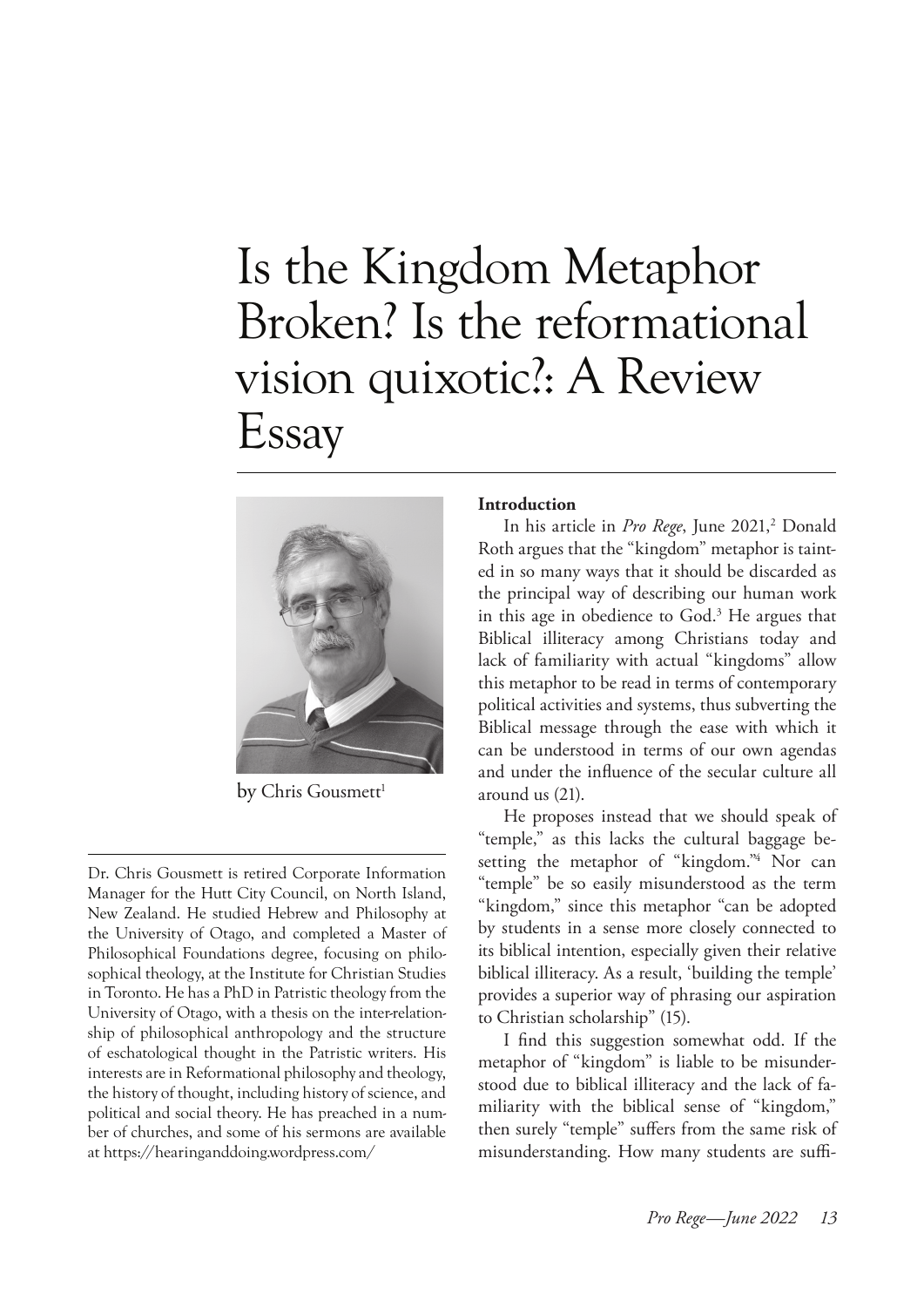ciently familiar with the temple in Jerusalem and what went on there to make sense of this as a metaphor for guiding them in their discipleship? Surely the Biblical illiteracy complained of by Roth would mean that they need to be taught the meaning of both metaphors. One could argue that **any** and **every** metaphor drawn from Scripture is liable to be problematic due to this biblical illiteracy.5

While Roth suggests that changing from "kingdom" to "temple" seems a simple substitution, in fact it is not just a terminological switch within the same conceptual framework, but a change to a completely different conceptual framework altogether.6 It is not just a "superior way of phrasing our aspiration to Christian scholarship" (15) but a fundamental challenge to the foundations of the reformational project, leading to its being abandoned as futile and unachievable and, in fact, offensive to God.<sup>7</sup>

How does a simple change of metaphor from "kingdom" to "temple" have such a dire result? It is because the metaphor of "temple" as advocated by Roth carries with it extensive "cultural baggage," which if not understood will inhibit, if not prohibit, the reformational vision.

Rather oddly, Roth says, "I will demonstrate that 'temple' speaks to Christian identity, calling, and the cosmic *telos* with a largely synonymous semantic import to 'kingdom,' a fact that then recommends it as an alternative metaphor" (15), one which mirrors the *kingdom* motif (16). But surely if these two metaphors have a "largely synonymous semantic import" so that they mirror each other, what gain is made in changing from "kingdom" to "temple"? Similarly, Roth concludes his article with the clarification that "I am not urging us to remove [kingdom] from our vocabulary. Rather, I am urging that we add 'temple' to the way we articulate our calling, and, further, that we give it a more central role" (21). But this is not possible given the meaning assigned to "temple" by Roth.

We should note that Jesus never spoke of the "temple" when teaching about what it means to be a disciple, while he frequently used the metaphor of the "kingdom." Would a focus on "temple" lead to a neglect of the teachings of Jesus about the "kingdom"? It can be seen, from the argument made by Roth, that they are definitely **not** synonymous. It would be necessary to ascertain the contexts within which such a substitution could take place. As I argue here, simply switching from "kingdom" to "temple" is not a change of terminology, but a change of perspective with wide-reaching ramifications. We need to examine those ramifications with care.

This is an extensive task, since the principal sources for Roth's proposal are G. K. Beale's book on the "Temple" in Scripture,<sup>8</sup> and the "two kingdoms" approach fostered by VanDrunen.<sup>9</sup> Beale's work is not without its critics, $10$  as is also the case for "two kingdoms" theology.11 Beale gives an extensive and detailed discussion of the nature of the temple in the O.T. and how this is related to the work and mission of the church, culminating in a specific vision of the eschaton. Either of those sources on its own would require an extensive essay to engage adequately, so here I can only focus on some of the pivotal claims, to see whether these suffice to bring Roth's proposal into question.

## **What is meant by the temple?**

Beale posits the view that the creation was formed in order for it to become a temple for God. He sees the Scriptures as relating "a movement from the Garden of Eden as a temple within Creation to the new heavens and earth, where the entire Creation is a temple."12 According to Beale [Roth, 15-16], the creation was established with the Garden of Eden as a temple within the creation.<sup>13</sup>

A core claim by Beale is that the biblical teaching about the creation, and the temple within it, is shaped by Babylonian and Egyptian themes (Roth, 15-16), principally that the creation was ordered from an earlier chaotic condition, and this ordering is completed by establishing a temple, within which is placed a priest-king to guard and keep it. The Creation account is a settling of cosmic order against the forces of chaos, which settling is completed by establishing an earthly temple—the garden of Eden. The temple practices of pagan societies provide the context for Israel's interpretation of Genesis, although the pagans reflect a corrupted understanding of the true concept of the temple.

Roth then makes a rather startling claim, which is dependent on the acceptability of Beale's interpretation of Scripture: "This familiarity with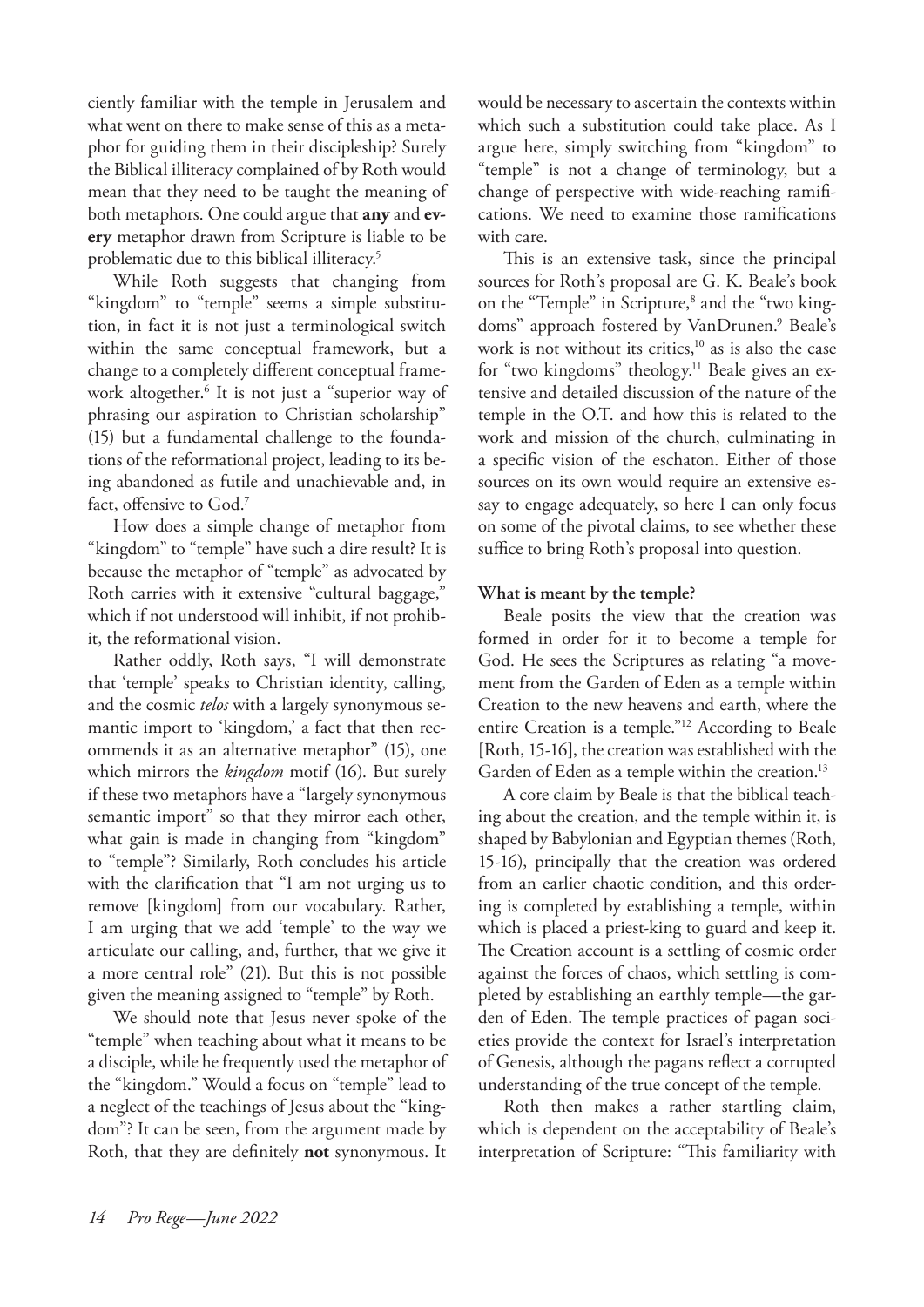[Ancient Near East] temple practices means that the original audience of Moses' book would **likely** have read the Creation account in Genesis in terms of "temple" (15, my emphasis). Roth calls this a "possibility" (15), drawing on the proposal that the tabernacle in the wilderness and the Jerusalem temples which followed it represent in their structure, ornamentation, and furnishings the cosmos as a whole. I am concerned that such a fundamental change in the interpretation of Scripture is supported by something that is only "likely." Beale frequently uses terms such as *probably, likely, may*  kingdoms. The cultural commonality among believers and unbelievers ordained in the Noahic covenant was suspended for Israel within the border of the Promised Land."16 But if they went outside the borders of the Promised Land, they were again engaged in the common kingdom in their dealings with others.17 Hence, when they were exiled to Babylon, they were again engaged in the "two kingdoms."18

To me this fracturing of the Biblical revelation destroys any possibility of a redemptive-historical interpretation, which forms the foundations of

# As I argue here, simply switching from "kingdom" to "temple" is not a change of terminiology, but a change of perspective with wide-reaching ramifications.

*have been, plausibly, perhaps, seems to, intimates, suggests* and *can be considered*. He comments, after a lengthy discussion using many such tentative terms, that "Therefore, the cumulative effect of these observations is that Israel's temple served as a little earthly model of God's temple in heaven that would eventually encompass the whole earth."14 Unfortunately, I remain unconvinced that so many tentative statements result in such a "cumulative effect." A chain, even an exegetical one, is only as strong as its weakest link. Multiple weak links do not make a stronger chain. An argument which has ramifications for our whole understanding of Christian discipleship needs more substantial argumentation.

The suggestion that the Scriptures in general, and Genesis 1 in particular, are shaped by pagan (Babylonian and Egyptian) concepts is untenable.15 In fact, the hermeneutical approach adopted by Roth, VanDrunen, and Beale is dubious. For instance, I was astounded to read, in VanDrunen's *Living in God's Two Kingdoms,* that the Biblical narrative of the period between Abraham's nomadic existence and the exile of the Jews to Babylon has apparently little to say to us about our lives here in this world. He writes, "For present purposes it is also crucial to note that Israel's experience under the law of Moses in the Promised Land of Canaan was not meant to exemplify life under the two

a reformational perspective. I would suggest that this interpretation is a consequence of imposing an extra-biblical framework on the teachings of Scripture, and it indicates to me that this aspect of the two-kingdoms approach to interpreting Scripture with respect to our everyday life in the world is seriously distorted, in that the part covering the life of Israel in Canaan prior to the exile is discarded in a semi-Marcionite manner.

### **What was Adam's role in the garden?**

The focus of Roth's discussion, and that of VanDrunen (but less so for Beale, who barely mentions it except in terms of Adam's "priesthood") is what is termed the "cultural mandate." This is the mandate recorded in Genesis 1:26-28, by which humans, made as God's image, were to rule over the fish of the sea, the birds of the air, the animals on the land. The male and female were to reproduce and extend their dominion over all the earth through their numerous descendants. In Genesis 2:15 they were placed in the Garden of Eden with the charge "to work it and take care of it." In the reformational tradition, the "cultural mandate" is interpreted as the commission from God to all of humanity to take care of, explore, develop, and unfold the riches of the creation so as to demonstrate the glory of God and his wisdom, and to use all things wisely and in a stewardly fashion for the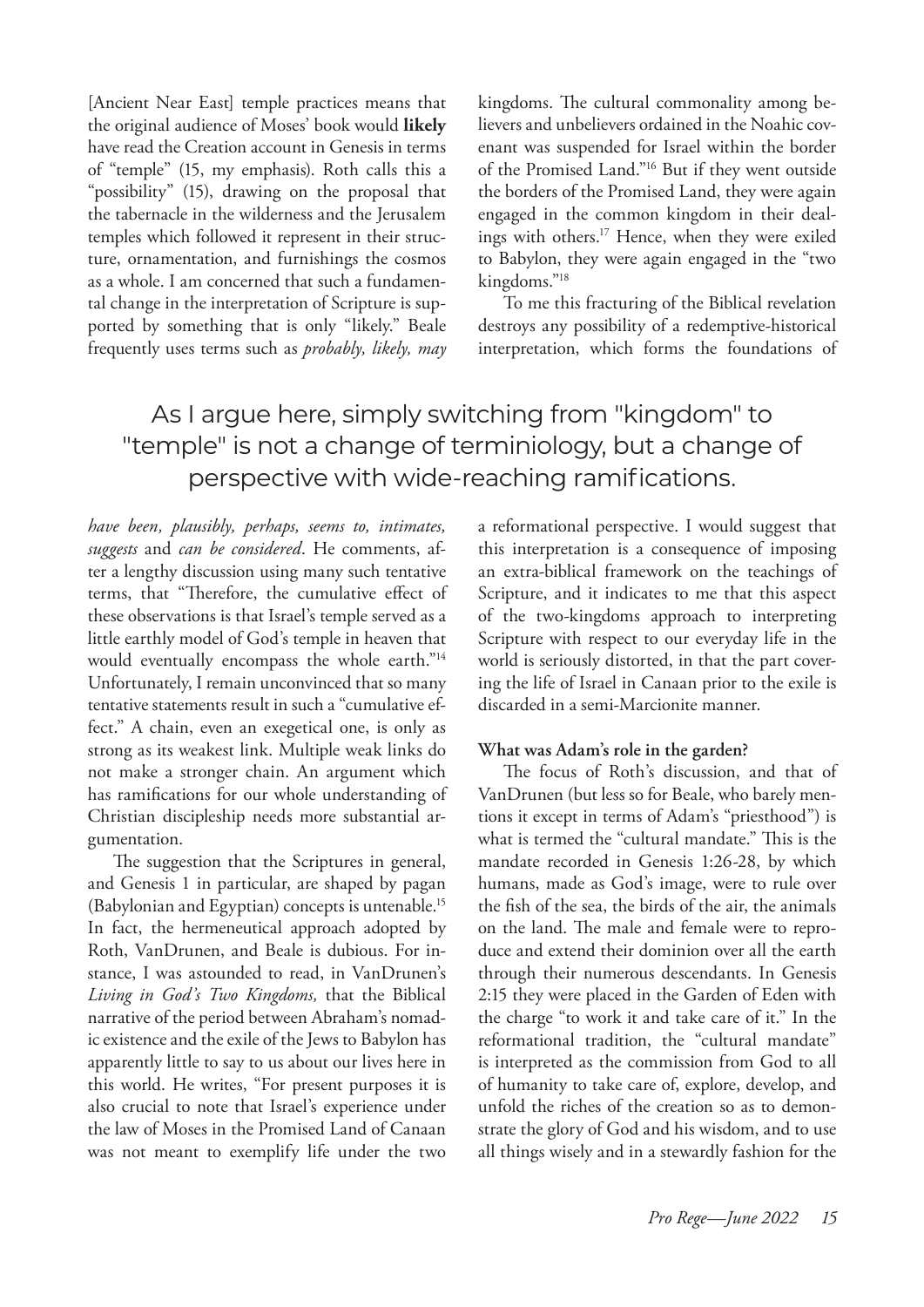benefit of other creatures, human and non-human. It is the motivation for human history to bring ever new features of the creation to light through human discovery and invention. Humans were to propagate and spread out across the earth and to carry out this commission everywhere they went.

As we know all too well, Adam and Eve disobeyed the command of God not to touch the fruit of a certain tree. As a result, they were cast out of the garden to live in a world which would yield thorns and thistles for their labour, and in which pain and suffering would trouble them and all their descendants until the day they died.

At this point, the reformational vision and that of Roth (and VanDrunen) diverge sharply. That is not to say there is unanimity of view up to this point; there are significant differences, as we shall see. But it is at this point that those differences come into the foreground.

The reformational vision holds that after being cast out of the garden, Adam and Eve and their descendants to the present day continue in their allotted task of being stewards of the world, exploring, inventing, and developing all the riches of creation. This is because that activity, the "cultural mandate," is given with our creaturely nature and so continues on. However, it is now being done in a way which is contrary to the wisdom and commandments of God, and so human sin contaminates all that we do. The redemptive plan of God, however, is that those who are renewed in Christ are changed from the heart outwards to the whole of life, so that all our work is likewise being renewed and redeemed by grace, to contribute to the breaking in of God's kingdom in the here and now. Note the important point: our work is **being redeemed by grace**. It is not something we can do; it is something done for us by God. He is the only Redeemer.19 But his redemption includes "all things," including the works of our hands and minds, and is at work now. That redemption will not be complete until we awake renewed in the resurrection and enter into the eternal kingdom on the new earth. But that redemption is **real**, since what we actually do is changed through the grace of God working in and through us. Christians, then, do the same things non-Christians do, but through the grace of God new life comes through

our efforts, in spite of our continued sinfulness, while for non-Christians, the good that they do is possible only due to the mercy of God to his hurting creation, who does not abandon us to the full consequences of our disobedience.

Roth's view, in contrast, draws on Beale's work and the perspective of the *two kingdoms*. Here we encounter an important contradiction. Beale holds that the cultural mandate given to Adam in Eden was forfeited by his sin and was subsequently repeatedly offered to each of the patriarchs and then Israel, until it was finally fulfilled by Christ as God intended it to be. It is no longer an imperative for human beings. VanDrunen, on the other hand, holds that once the mandate was forfeited by Adam, it was only taken up by Christ as the Second Adam. This fundamental difference means that the *two kingdoms* view espoused by VanDrunen is incompatible with the views of Beale.

Beale says that the task of Adam was to serve as a priest-king in Eden, charged with cultivating and guarding it.<sup>20</sup> Drawing on Mesopotamian and Egyptian parallels, Beale sees this temple as having a priest placed in charge, namely Adam, whose job it was to keep and guard the temple, a charge which is linguistically related to the charge given to the Levites to protect the tabernacle, $^{21}$  to keep out that which is unholy and unclean.<sup>22</sup> Adam's task was to work to extend the boundaries of the garden through the whole earth, until at the eschaton the entire creation has become a temple. Both Eden and the New Jerusalem are to be viewed as temples. The eschatological realisation of God's plan is for the cosmos to become a temple "thoroughly suffused by the presence of God."<sup>23</sup> But as a result of Adam's failure, he became unclean himself and was expelled from the garden.

In the Egyptian and Mesopotamian cosmologies, and in particular the latter, cosmic warfare between various gods precedes the creation; in fact, the creation is formed from the splitting of the carcase of the losing party, Tiamat.<sup>24</sup> There are, therefore, hostile forces within the creation against which perpetual vigilance is required. Is this, then, the basis for Beale's view that Adam's charge was to "guard and keep" the garden as a priest-king, protecting it from unclean things?

Some who interpret the Garden of Eden in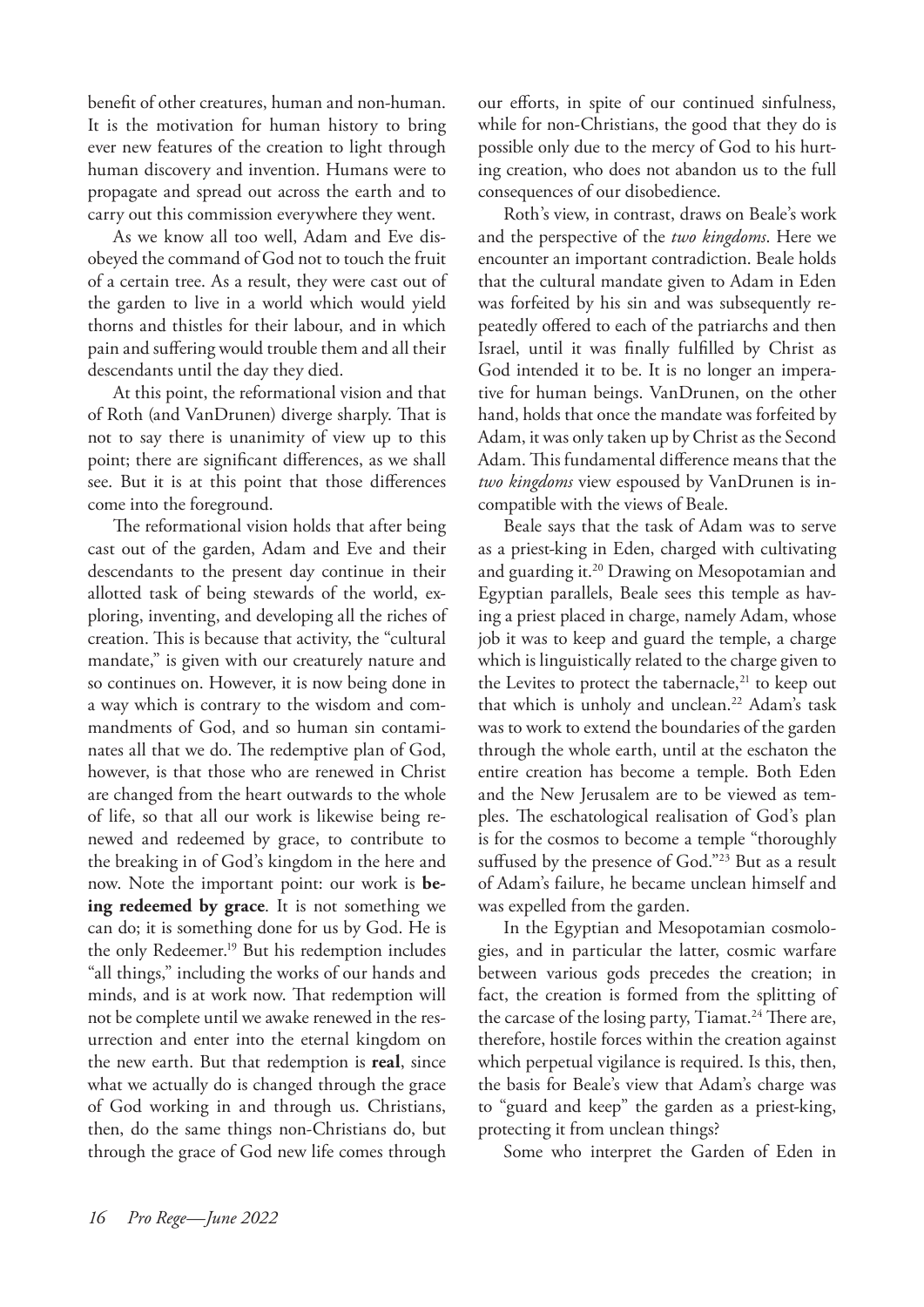terms of a temple, and humans as priests serving in the temple, are influenced by the source-critical approach to Scripture, in which Genesis 1 (and other passages) is ascribed to P, the "priestly" writer, while other parts of Genesis and the rest of the Pentateuch come from J, E, and D.<sup>25</sup> This would also explain how the Mesopotamian influence entered into these Scriptures: they were written by "priestly" writers, reflecting on Israel's history during (or after) their Babylonian exile. Thus, the interests of a "priestly" author might explain the focus on temple and priesthood and cult. If this fill the earth with even more worshippers,"<sup>29</sup> hence the view that the purpose of the Garden of Eden was to be a temple served by priests.

Thus, Roth's claim, following VanDrunen, is that since they had been expelled from the Garden of Eden, Adam and Eve forfeited the "cultural mandate," which had as its purpose the keeping and guarding of the Garden Temple of God. Since they had failed to keep out that which was unclean (the serpent), they were cast out, and the mandate was revoked until it was fulfilled by Christ.<sup>30</sup> (Beale suggests that the mandate was repeatedly offered to

# At this point, the reformational vision and that of Roth (and VanDrunen) diverge sharply. That is not to say there is unanimity of view up to this point; there are significant differences, as we shall see.

view is indeed rooted (even if only unknowingly) in this thoroughly liberal method of interpretation, then it is imperative that this is exposed as a trojan horse, rooted in an understanding of Scripture that is anything but Reformed, or reformational.

The Scriptures do not speak of a chaos which was combatted by God to achieve an ordered creation. Genesis 1:2 is often read in that way, but the text does not support it. A detailed examination is not possible here; suffice it to say that the earth and its enveloping waters were themselves created by God as the beginning of his work.<sup>26</sup> God does not create chaos; thus, the assumption must be that the earth and its waters were from the outset ordered by God, as the initial step towards a completed creation.27 Nor does God have any need to overcome hostile or recalcitrant forces arrayed against him; he is sovereign and besides him there is nothing that exists which he has not made.<sup>28</sup>

There is also no place in Beale's work for anything remotely resembling a "cultural mandate," a charge to Adam and Eve to care for the creation and to develop, unfold, and disclose the possibilities within it so as to show forth the glory of God. What, then, is the human task? It would seem that the sole focus is worship: "Our mission is to be used in God's hand to bring about more worshippers in the image of God who might multiply and others until finally fulfilled by Christ.)

Is the interpretation of "guarding" an assumption fostered by the idea that Adam was a priest whose job it was to keep out the unclean, that is, Satan? But would we not then be entitled to say that the fall happened not when Adam and Eve ate the fruit, but prior to that in Genesis 3:1, when the serpent entered the garden and spoke to Eve, sowing doubt in her mind? So having failed to "guard" the garden by preventing the entrance of the serpent, Adam had already failed his mandate.<sup>31</sup> But no blame is attached to Adam and Eve for allowing the serpent into the garden: their fault is surely that they ate from the tree which had been prohibited to them (beguiled by the serpent, but their fault lay in eating what was forbidden).

Beale sees the cherubim who guard the garden following the fall into sin as exercising a priestly role, which is taken away from Adam: the "keeping" part of the mandate originally given to Adam was transferred to the cherubim (Genesis 3:24),<sup>32</sup> a view I do not find in Scripture. Note that Eve is not spoken of as sharing this priestly role – that would be difficult to reconcile with the male priesthood, which was to come in the future and is another reason why this interpretation of Adam as a priest is implausible. Both were created as God's image and share the same commission concerning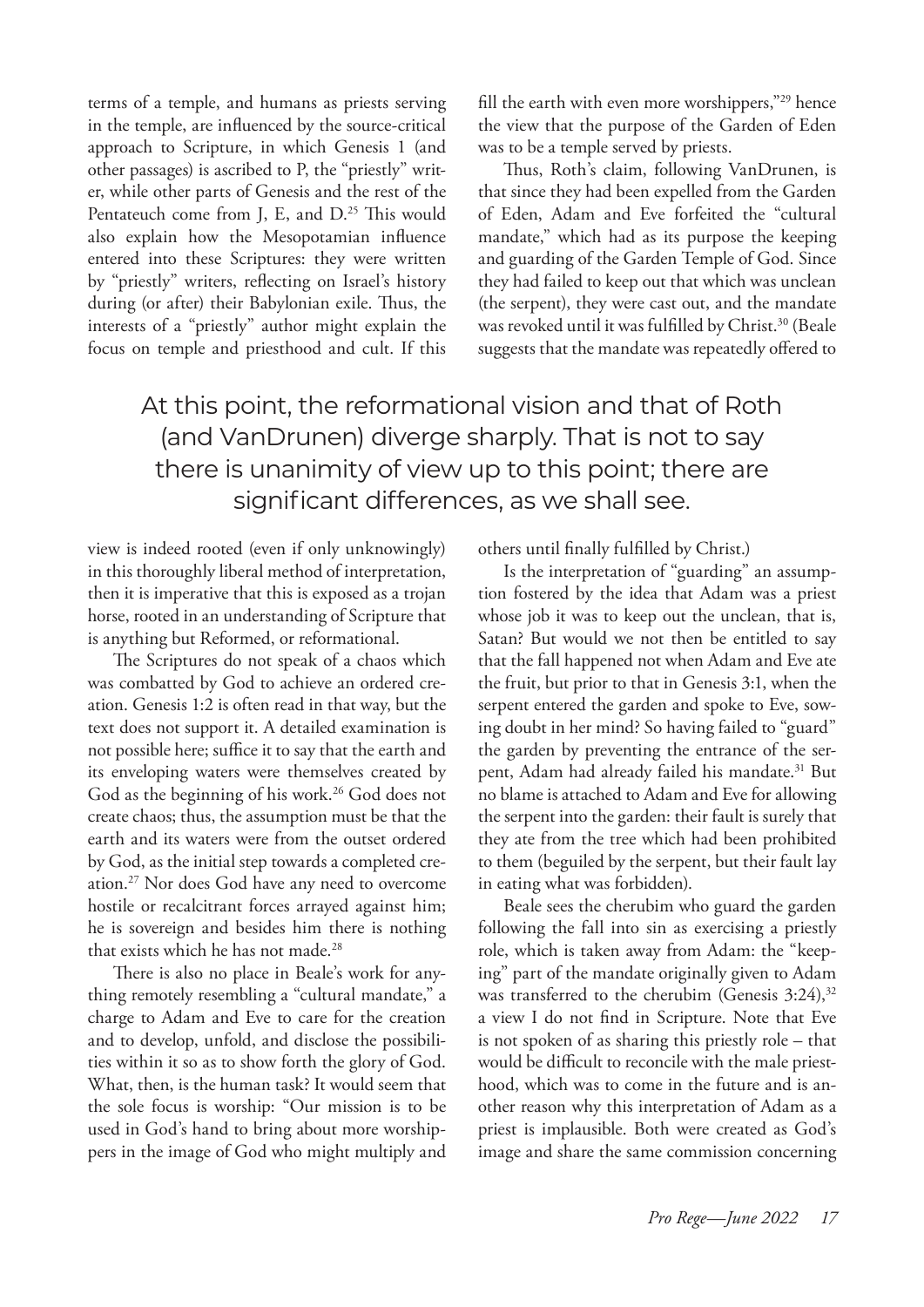the garden. However, there is nothing in Genesis 3 to suggest that this intrusion of Satan is the problem: the prohibition was against eating the fruit of the tree of the knowledge of good and evil. That was the prohibition that was broken. While we can argue that "guarding" the garden may well be a legitimate translation, we need to ask, "guard it against what?" Is this not an assumption brought into the text from the comparison between Adam's task and that of the priests, keeping out that which is "unclean," and dependent on the view that the garden is a "temple," which Adam must protect as a "priest"? The term translated as "guard" is used in a pastoral context as much as in temple contexts, and the pastoral sense is a closer connection with the explicit text of Genesis, which speaks of the requirement to care for animals, while the "temple" connection is an argument from alleged similarities with other cultures. Why is it priestly work, when we could interpret these terms just as well with reference to Adam's "horticultural" task?<sup>33</sup>

We should also note that there is nothing in Genesis which indicates that the garden was somehow demarcated from the rest of the country around it. There was no fence, no wall, no boundary. After Adam and Eve were expelled, there was a guard placed, cherubim with flaming swords, on the East side to "guard the way to the tree of life" (Genesis 3:24). They were not placed there to guard access to the garden as a whole.<sup>34</sup> Adam and Eve were not permitted to remain in it or presumably to return to it (this is unstated in Genesis), but the cherubim had a more limited task. It is a stretch to see their role as "priestly." This would be the only place in Scripture where angels exercised a priestly task – a task which is given to humans alone, and it is therefore improbable<sup>35</sup>

# **The kingship of Christ**

Roth complains that the metaphor of "kingdom" revolves around human beings and their activities. The "temple" metaphor, on the other hand, he sees as intrinsically focused on God, as a temple is always built in honour of a deity. Hence it calls to mind the priesthood of all believers, worship, and the divine presence. Nor does it lead to speculative questions about continuity between this age and the age to come, since the continuity is found in worship rather than in cultural artefacts (17). He also claims that the kingdom of heaven is breaking into this world, rather than the reformational view in which, so he claims, the cultural artefacts of this world are seen to break out into the next age through a process of progressive change. I find myself mystified by this claim, since the reformational perspective has always stressed the coming of the kingdom of God breaking into this world to accomplish God's purposes at the eschaton. We are not called to build the kingdom through our cultural artefacts. But the cultural artefacts we are called to create here and now should reflect the fact that Christ is **already** king and has called us to whole-hearted obedience in all that we do. Our work here and now should be shaped by the reality of Christ's present rule, even though that rule is not yet fully accomplished or acknowledged since many resist their rightful king and continue the cry, "We have no king but Caesar!" (John 19:15).

The fact that Christ is already king is acknowledged in the "two kingdoms" interpretation, although his kingly rule as Redeemer is limited to the church, while he rules the "common kingdom" as Creator. I reject this distinction, but regardless of that, it is undeniable that the resurrected and exalted Christ rules **now** as king over all creation, including the church. To suggest otherwise is to require exceedingly strained interpretations of passages such as Philippians 2:6-11, Hebrews 1:1-3 and Colossians 1:15-20, especially the latter since here the Creator is called "the head of the body, the church!" The distinction between Christ's rule as creator over the common kingdom and his rule as redeemer over the church risks being more than a distinction of offices. It may become a separation of the persons of the Eternal Son and the Incarnate Christ—the dyophysite doctrine (sometimes inaccurately called Nestorianism). The reformational view simply seeks to teach that in our daily lives all that we do is subject to Christ the King, who is creator **and** redeemer, who rules over all things as the Creator, who redeemed what he has made. Not only that, Christ also serves in heaven as high priest (Hebrews 5-7), a task which is not separated from his kingship although it is distinct from it.<sup>36</sup>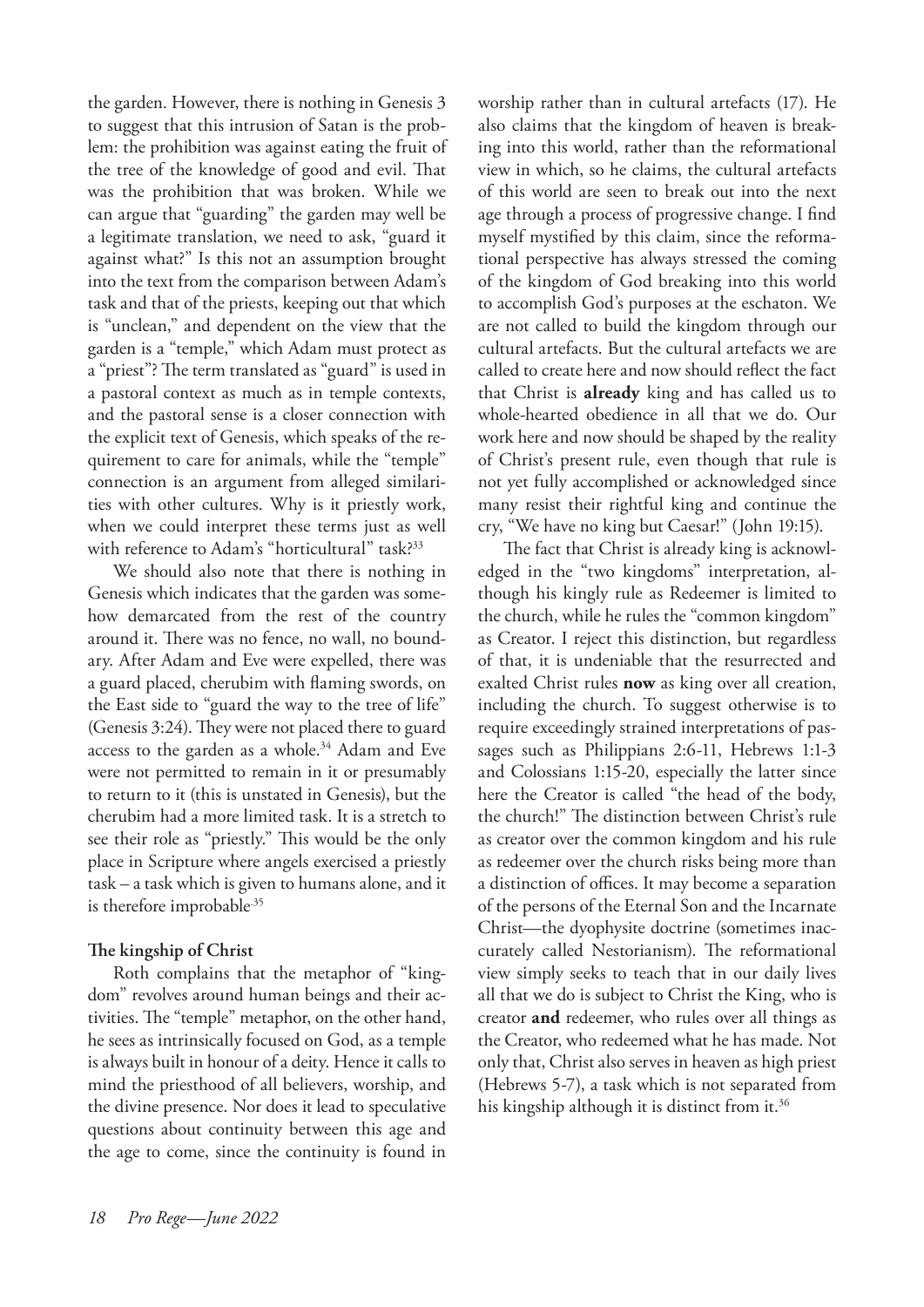### **The current form of the cultural mandate**

As Roth tells it, Adam disobeyed and was expelled from the garden, and God then initiated a plan to develop a new priestly people. But Israel also failed at its task, and only Christ was obedient to the calling given to him. He completely fulfilled the commission given to Adam, although it is not clear what exactly this commission entailed. Continuity for our human task then is not found in cultural artefacts, but in the continuity of worship, from this present age and on into the eschaton (17). The glory of God is not shown in what we do, but in the attitude of our hearts and the way in the deficit. VanDrunen claims that this is worksrighteousness and is to be eschewed. He says, "God does not call [Christians] to engage in cultural labors so as to earn their place in the world-tocome."40 He explains,

We are not little Adams. Instead, God gives us a share in the world-to-come as a gift of free grace in Christ and then calls us to live obediently in this world as a grateful response. Our cultural activities do not in any sense usher in the new creation. The new creation has been earned and attained once and for all by Christ, the last Adam. Cultural activity remains important for Christians but it will come to an abrupt end

Thus, Roth's claim, following VanDrunen, is that since they had been expelled from the Garden of Eden, Adam and Eve forfeited the "cultural mandate," which had as its purpose the keeping and guarding of the Garden Temple of God.

which we declare and witness to his glory.<sup>37</sup> Thus, the worship of the gathered church on Sundays becomes the centre and orienting experience of Christian life. This is in contrast to his claim that the reformational vision downplays the importance of the church.

The problem Roth sees in a reformational perspective shaped by "kingdom" is that it is too easy for us to see continuity between what we make and do here and now, and that which is taken up into the eschatological kingdom of God at the return of Christ. Instead, he emphasises the radical discontinuity between our current activities and that which we will be engaged in following the inauguration of the eschaton (21).

The cultural mandate is instead completely fulfilled in Christ.<sup>38</sup> In fact, according to David VanDrunen, on whom Roth draws, to seek to work out this mandate is a collapse back into works-righteousness, seeking to add our human efforts to the achievements of Christ in winning redemption.<sup>39</sup> This view is based on the claim that Christ fulfilled the mandate given to Adam and that there is nothing else which Christians need to do. Any efforts we make in this regard implies that Christ's work is incomplete, or insufficient, and that we must engage in "kingdom" activities in order to make up along with this present world as a whole, when Christ returns and cataclysmically ushers in the new heaven and new earth.<sup>41</sup>

VanDrunen asserts that Adam and Eve were given the task of being fruitful, multiplying, and exercising dominion over the earth, and that faithful obedience to this task would enable them to enter the "new heaven and new earth," which surpasses even the world as it was before Adam and Eve sinned. He writes, "By a divine covenant, Adam's righteous cultural labors would have earned him a share in the eschatological world-to-come."42 Because of their sin, Christ was sent to deal with sin and "took upon himself the responsibility of fulfilling Adam's original task." Christ's perfect obedience led to his being exalted to God's right hand, and he has thus "attained the original goal held out for Adam: a glorified life ruling the worldto-come." Christians no longer need to carry out Adam's commission—they already possess eternal life and an everlasting inheritance, since Christ has carried out that commission on our behalf.<sup>43</sup>

This gets to the heart of the issue: what should we as Christians be doing here and now? For instance, how would we interpret, on this approach, John 14:12, which reads, "Anyone who has faith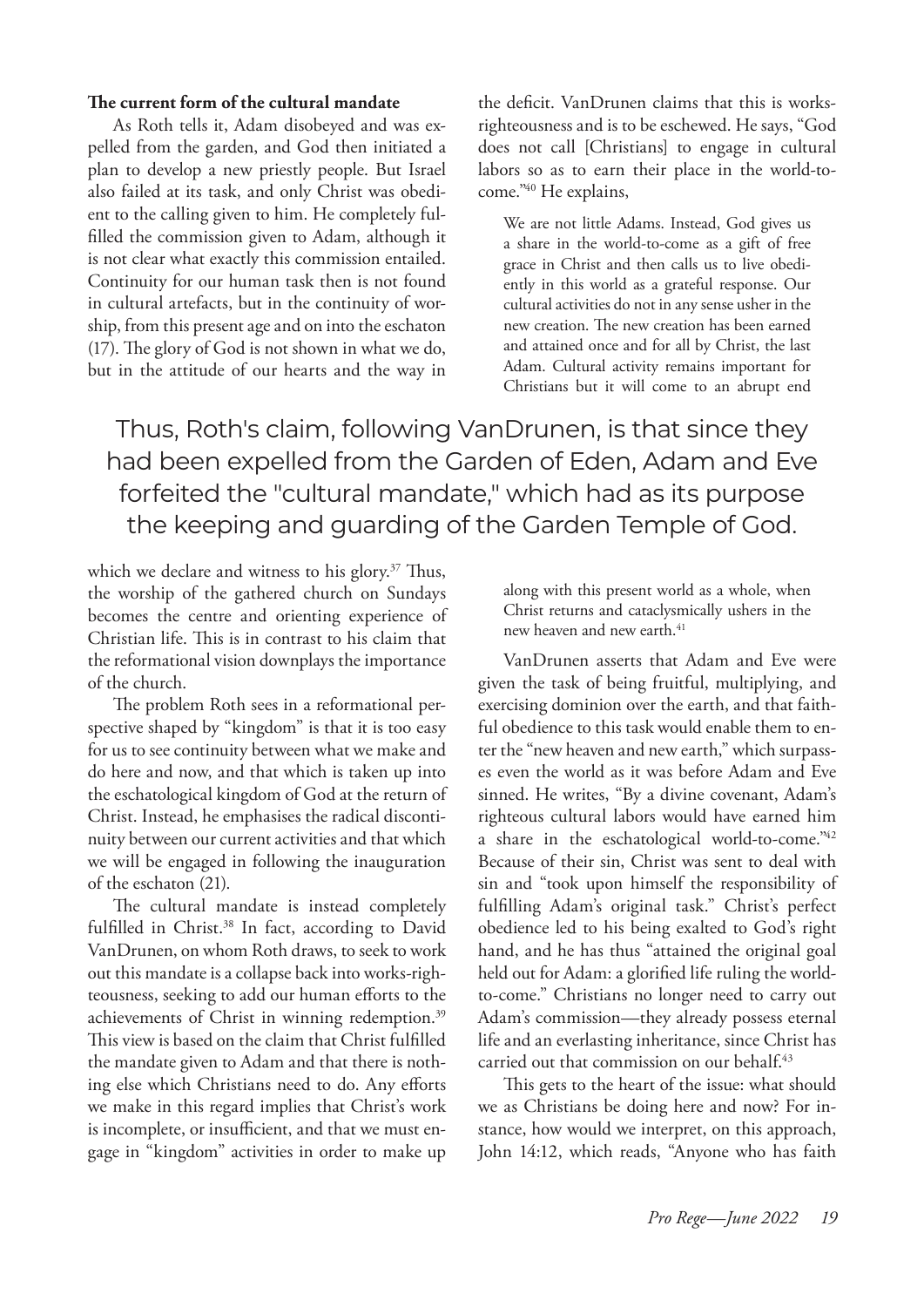in me will do what I have been doing. He will do even greater things than these, because I am going to the Father"? Is this not the reverse of what Roth and VanDrunen are arguing, which would have to be something like: "None of these works I have been doing will be done by you, since I have done them all"?

The suggestion that the cultural mandate of Genesis 1:26-28 was revoked or suspended for Adam after his sin and then fulfilled in Christ, so that we no longer have to do anything to fulfil it (since that would be works righteousness, adding to what Christ has achieved), needs much greater exegetical support than the rather speculative framework presented by Roth (drawing from VanDrunen).44

For VanDrunen, the transformationalists are burdened by having to attempt too much, while transformationalists would see VanDrunen as aspiring to too little. He thinks that we need not, indeed **must not**, attempt to fulfil that mandate. But this view, that cultural activity was to earn favour with God, is based on his understanding of the mandate given to Adam, which was completed by Christ, and therefore there is nothing of that mandate for us to do. His claim must be substantiated by a demonstration that what Christ achieved in his redeeming work was that which Adam was mandated to do, but in which he failed.

# **Continuity and discontinuity**

A central argument for Roth and VanDrunen is that reformationals see too much continuity between the present age and the age to come. That is, they presume that their current activities will form part of the eschatological Kingdom of God.

Roth suggests that the reformational tradition has "an especially marked issue" with over-emphasising human agency, "particularly in an emphasis on continuity that is dependent on the correctness of our current valuations of goodness" (13). This is claimed to be evident in Wolters' metaphor of the kingdom of God having "established a beachhead" from which to progress further in seeing the kingdom realised in our midst.<sup>45</sup> The danger in this approach, Roth suggests, is that this "places quite a bit of the task of reconciling all things to Christ into our hands on political terms," namely pressing the claims of Christ further from this beachhead. The error lies, Roth suggests, in the "continuity" seen between this present age and the age to come, in which work for the kingdom done now is carried into the eschatological age. Roth suggests that it is dispositions and habits which make up our identity and which are continued in the eschaton, but he rejects the idea that the things themselves which we make will also be present there, contrary to N. T. Wright, A. A. Hoekema, Richard Mouw, and Andy Crouch, who suggest this (13-14). Note though that Roth misrepresents Mouw here, suggesting that Mouw thinks things such as racist posters and ballistic missiles will be in the New Jerusalem. But Mouw actually stresses transformation repeatedly, when he says,

Not all the items of pagan culture will be gathered **as is** into the Holy City. A pagan ship will be **changed** into a redeemed ship – but it will still be a ship. But other things will have to have their identities, their basic functions, **transformed**: some of them will be **changed almost beyond recognition**. Swords will **become** ploughshares. Spears will be **changed** into pruning hooks. Racist posters will **become** aesthetic objects that will enhance the beauty of the city. Perhaps missiles will **become** play areas for children. Once again, the emphasis here is on **transformation**, not destruction [my emphasis].<sup>46</sup>

Suggesting that Mouw sees "racist posters and ballistic missiles" in the New Jerusalem but neglecting his stress on **transformation** is bearing false witness. Given the frequency with which Mouw stresses both continuity and transformation here and throughout his book, it is hard to know how this could have been missed.<sup>47</sup>

Similarly, there are problems with Roth's reading of Hoekema, problems which should have been evident from the very quote from Hoekema he uses [13], which says things of value in this present life "will somehow, in some way, be retained and enriched in the life to come." This also requires transformation and not just continuity. But even more importantly, Hoekema goes on to say immediately after this comment, "This implies that there will be continuity as well as discontinuity between the present life and the life to come."<sup>48</sup> He then suggests ways in which that discontinuity is mani-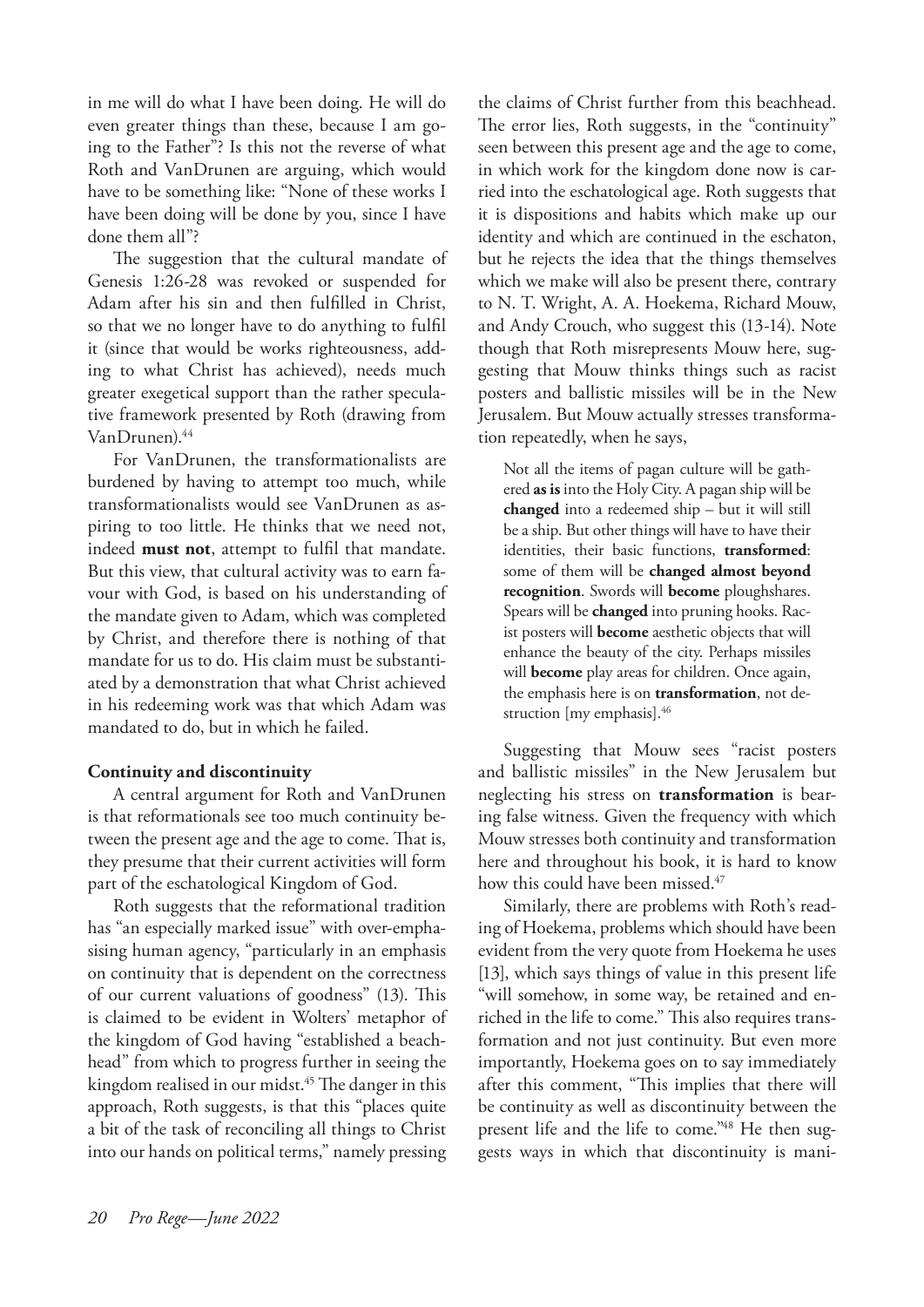fested, including the perfection and glorification of human beings, and explains that we cannot now imagine what the future will be like.<sup>49</sup> Roth has not read this material carefully.

Roth sees these problems arising from merger of contemporary culture with Christian life and witness, which results in "devaluing corporate worship and professing a distinctiveness in the Christian perspective which we often struggle to articulate" (14). The consequence is that "If what we make at our day jobs will endure, while Sunday services are passing away, which one should a Christian be priapproach, indicating that technology is part of the "common kingdom" and, in itself, does not show the glory of God – but Christians can testify concerning it to the glory of God.

What about Calvin Seerveld's injunction that the task of Christian cultural work is to produce serviceable goods and good services? Would not a Christian approach to technology be demonstrated in building a smart phone without planned obsolescence within a few years, forcing a replacement? Or endless new models with dubious improvements over previous ones? Should it not be built

# A central argument for Roth and VanDrunen is that reformationals see too much continuity between the present age and the age to come.

oritising?" (14).<sup>50</sup> In addition, the distinctiveness of a "Christian perspective" is frequently incoherent and over-emphasises the importance of what we do in daily life. Again, Roth suggests that the errors of this approach are exaggerated because of the biblical illiteracy of American Christians. He again suggests using "temple" rather than "kingdom," which he says is plagued with "cultural complications" (15).

Roth makes this somewhat confusing claim: "That is, the kingdom doesn't break in when we build a smart phone so well that it testifies to the glory of God; instead, it breaks in when we testify to the fact that technology always has" (17). One might refer to Roth's (mistaken) criticism of Mouw's suggestion that ballistic missiles might find a place in the new earth and wonder what it might mean to say that technology always has testified to the glory of God. Does that include present-day operative nuclear missiles?

What Roth says about the smart phone seems to present the idea that technology *per se*, whether developed and implemented by Christians or non-Christians, testifies to the glory of God, presumably by showing how the resources within the creation enable development of technology by human skill given by God. This is the case whether it is a Christian or a non-Christian who is doing this. Here we see the influence of the "two kingdoms"

with sustainable use of precious resources like lithium, extracted without destruction of the landscape and the social and economic lives of those toiling to extract it? Would not a Christian approach lead to smart phones with apps that do not lead to screen addiction and algorithms that do not promote extremist content, anti-social behaviour, and a propensity to engage with the world through the screen rather than directly? Roth might argue that this is possible within the "common kingdom," but the point is that the "common kingdom," namely those who do not follow Christ as sovereign, produced the phones with precisely those problems. A Christian approach to technology will go much deeper than simply saying "smart phones point to the glory of God."51 But this "pointing" is all that Roth seems to think necessary.

Roth also suggests that a focus on the "kingdom" and how that works out in daily life detracts from corporate worship as part of the church on Sundays. The "temple" metaphor sees the whole earth as becoming the temple of God and makes corporate worship the central focus of the week, which then integrates all that we do during the week with our worship. But that integration seems to be restricted again to "testifying" about God while doing our common kingdom work. This is because worship is where "the God that we are to point to is revealed to us in clearer form" (18). Thus,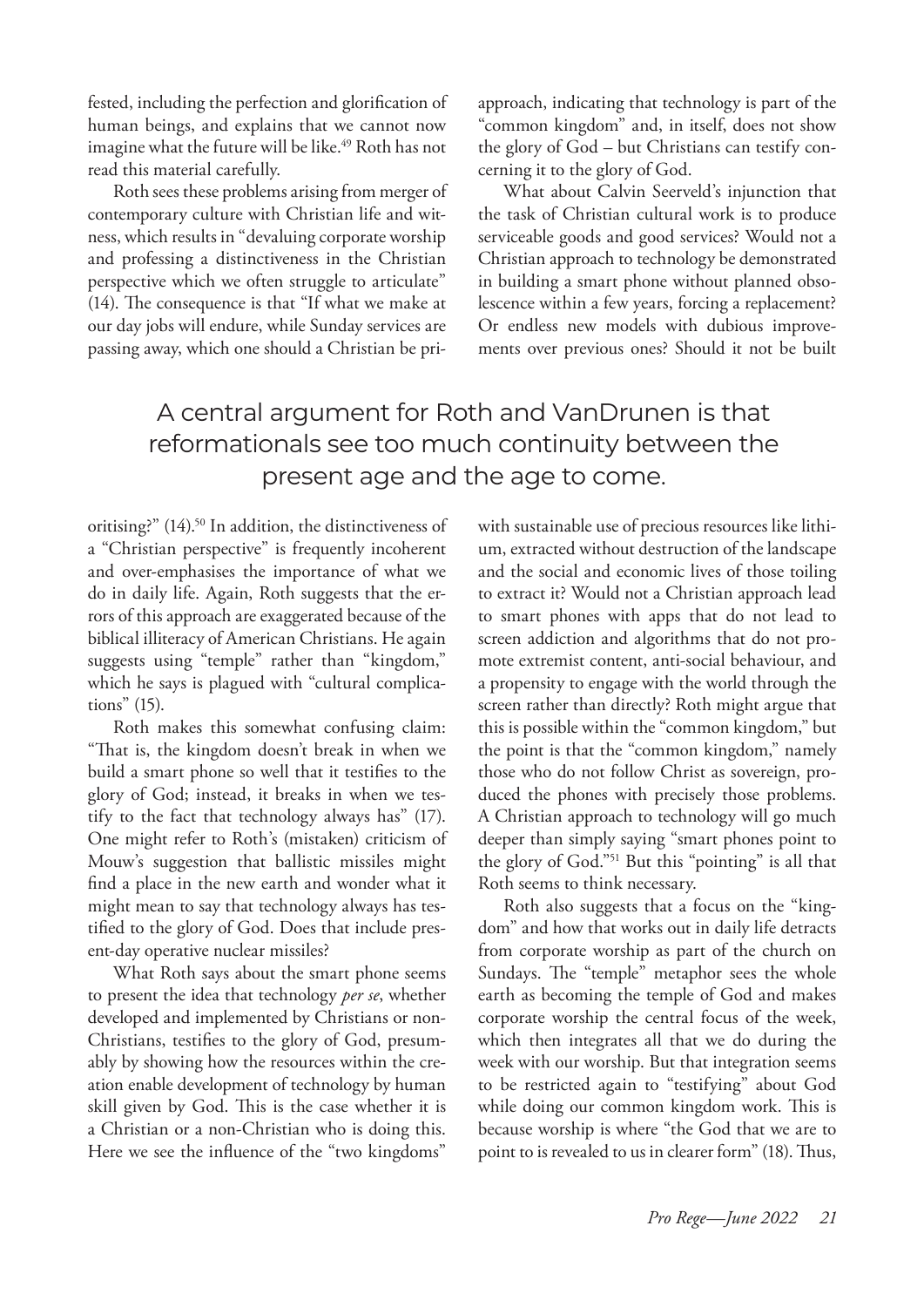we can testify more adequately to God, having learned more of him in worship. I would not deny that this is the case, but it is singularly myopic, in that what we are to learn of God in our worship is to be worked out in our lives during the week in ways which are distinctive from those around us who do not acknowledge God. Also, what we learn of God and his ways during the week, through exploring and engaging with his creation, is brought to our worship to give depth to our thanksgiving —focusing this on thankfulness for our everyday experience of God's goodness. Roth's view seems to be that the task of the Christian is to bring more people into the church services on Sunday, rather than taking the vision of a newness of life out from our worship to those who need to hear it, and to demonstrate what this means for them in their lives as well.

# **An alternative view of the Temple**

Rather than saying that the garden of Eden, the original temple, has been expanded to make the whole earth a temple in which God can dwell, the Scriptures say clearly that in the eschaton, it is God himself and the Lamb who are the temple (Revelation 21:22). This is the complete opposite of what Beale and Roth are claiming. The Scriptures see God as the temple within creation, rather than seeing God as being within the creation, which is the temple. I would suggest that there was never any prior plan for a temple on earth; God came close to human beings in the ordinary context of the garden, where God walked and talked with Adam and Eve (Genesis 2-3). The temple was a post-fall concession to human sinfulness, providing a place where fellowship with God could be maintained, through the repeated offerings of the sacrificial system, which covered over sin until this could be dealt with permanently through Christ's atoning death.52 Thus, in the eschaton, no temple is needed since God and the Lamb are with us forever without the barrier of sin (Revelation  $21:3$ ).<sup>53</sup> Beale's argument, therefore, cannot be sustained.

It is clear from Scripture that God is not seeking a temple in which he can dwell. Solomon suggested that such an idea is nonsense: "But will God really dwell on earth? The heavens, even the highest heaven, cannot contain you" (1 Kings 8:27). Solomon

throughout his prayer refers to prayer "towards this place" (the temple) and urges God then to "hear from heaven, your dwelling place" (1 Kings 8:23- 53). God does not dwell in a temple, not even the one in Jerusalem consecrated by Solomon. Rather, the temple is a place where God places his "name" and a place towards which people were to pray, but God is not in the temple hearing them; he is said to "hear from heaven." Paul stressed that God, who created heaven and earth, does not live in temples made by humans (Acts 17:24). Psalm 114 says that God already has a temple in heaven. As Stephen cited Amos, "Heaven is my throne, and the earth is my footstool. What kind of house will you build for me? says the Lord" (Acts 7:49, citing Amos 5:25).

God then is not wanting us (or Adam, or Christ) to turn the world into a temple as a place that is suitable for Him as a place to live, since He needs no dwelling place, but wants to turn the world into a place where we can live and is fit for him to manifest his presence among us. Hence in Revelation 21 it is said, "Now the dwelling of God is with men, and he will live with them. They will be his people, and God himself will be with them, and be their God" (Revelation 21:3). When the world has been made fit for us to live in (through its renewal and cleansing from every taint of sin), then God will be present with us here, and He himself will serve as the temple.

Note also that the temple was a place of worship for Israel: foreigners were excluded from all but the outermost court. Richard Mouw comments that in the new Jerusalem, "all traces of a Hebrew-centered religion are erased."54 Hence, there could not be a temple in the city since this would perpetuate Israelite particularity. Instead, God himself will be accessible to all (Isaiah 56:3-8).<sup>55</sup>

# **Are cultural works carried into the eschaton?**

VanDrunen and Roth object to the idea that our cultural works are carried forward into the eschaton. They claim that to anticipate this is to believe in "works righteousness" since it adds to the completed work of Christ. But we need to think about this issue in more depth.

When there is talk of cultural works being carried into the eschaton, what exactly is in mind?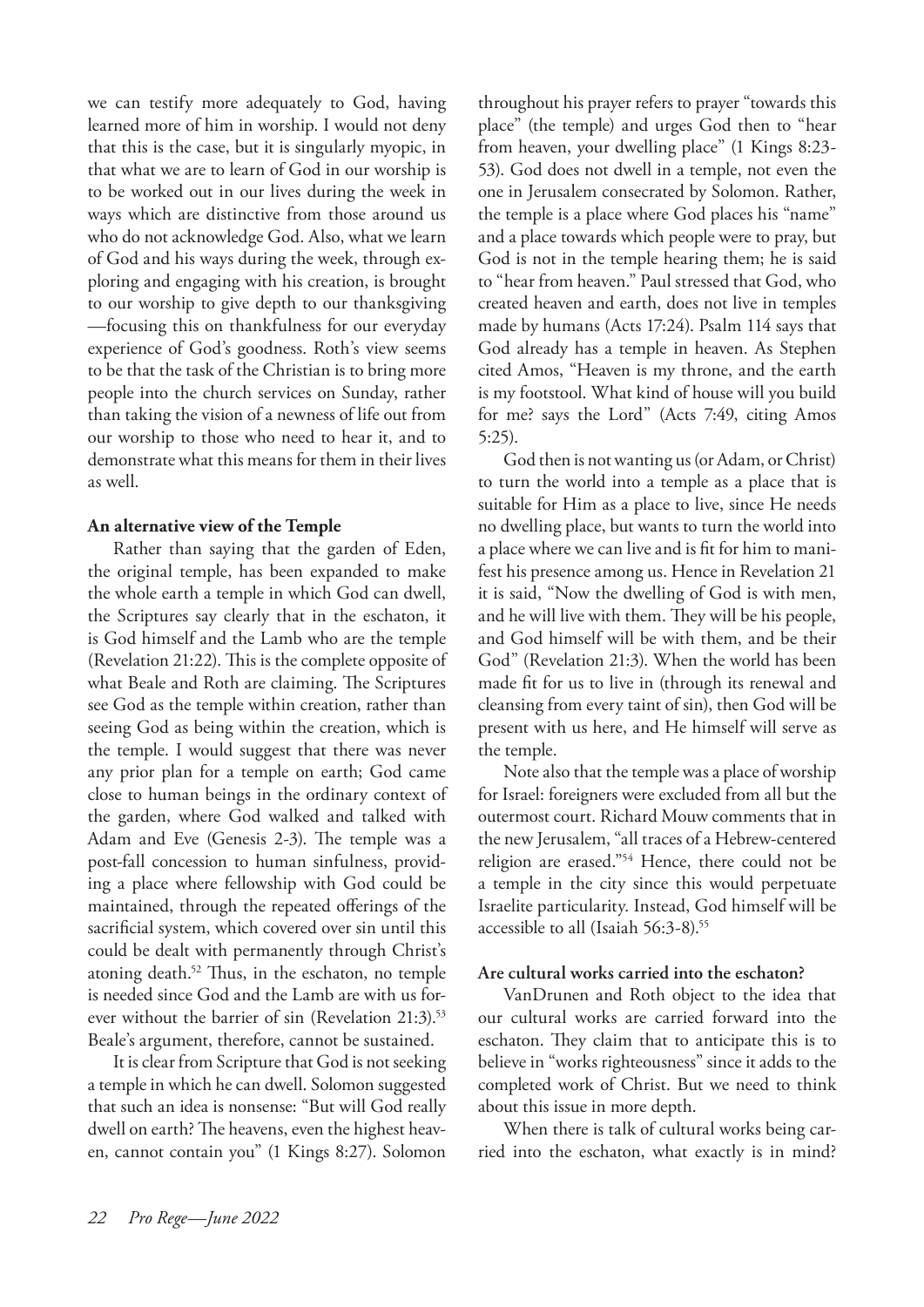Some might think that the eschaton would be lessened if we did not have such magnificent products of human culture as Michelangelo's *David*, Handel's *Messiah*, Bach's oratorios, Rembrandt's paintings, Notre Dame cathedral in Paris, or the works of other cultures such as the Sphinx of Egypt and the great Pyramids, the Acropolis of Athens, Machu Picchu in Peru, the Moai statues on Easter Island, and so on. But these relate to supreme levels of cultural achievement. The vast bulk of humanity has never produced anything remotely like these, although they may have contributed their labour. where Jesus welcomes those on his right, saying "I was hungry, I was thirsty, I was a stranger…, naked…, sick…, in prison" and "**you** fed me, **you** gave me something to drink, **you** gave me clothes…, looked after me…, visited me." This is a plural **you**, not singular. Jesus is not referring to the actions of each person in isolation but is saying "**you** [plural]" did this! Someone may have handed him food, but someone else cooked the food, another had reaped the harvest or slaughtered the sheep to provide the food or carried the water from the well to where the cup of water could be offered to the thirsty. The

Rather than saying that the garden of Eden, the original temple, has been expanded to make the whole earth a temple in which God can dwell, the Scriptures say clearly that in the eschaton, it is God himself and the Lamb who are the temple (Revelation 21:22).

The stones comprising the pyramids, the marble carved by Michelangelo, the slates on the roof of a cathedral, and many other aspects of these cultural products did not emerge out of the ground: they were hacked out, cut, split, transported many miles, and laboriously set into place in accordance with a freely developed human design.

But setting aside contributing to such projects as these, what about our ordinary lives and those of millions like us? What of the cooks who prepared meals each day? Their efforts lasted only hours or days, but without them, the other cultural products would not have been produced. Who cooked meals to sustain Michelangelo during his sculpting labours? What of the ones who dusted and swept and polished to keep cathedrals pristine? Are their labours wasted? They do not produce something that can be carried forward into the eschaton, but without them, the faithfulness of others in doing their tasks would not have been possible. We can see that everyone contributes in some way to the achievements of human civilisation. If we do not take that approach, then we are confined to a barren and insular individualism, which sees only the direct results of each person's labours to be important. See the parable of the sheep and the goats,

reward is not just for the one who handed it to him, but for all those who contributed in whatever way: "Whoever welcomes a prophet as a prophet will receive a prophet's **reward**, and whoever welcomes a righteous person as a righteous person will receive a righteous person's **reward**" (Matthew 10:41). And the ones being commended explicitly acknowledge this when they respond, "Lord, when did **we** see you hungry…, thirsty…? When did **we** see you a stranger… naked…? When did **we** see you sick or in prison?" The response is not that of individuals, but of the community that together undertook these acts of mercy (1 Corinthians 12:12-27).

Similarly, he said "Anyone who welcomes you welcomes me, and anyone who welcomes me welcomes the one who sent me" (Matthew 10:40). Thus, we do not need to articulate our faith commitment in carrying out our tasks and in caring for the needy. We do not need to say, "In feeding you we are ministering to Christ." We just need to do it (cf. Matthew 6:3-4, "But when you give to the needy do not let your left hand know what your right hand is doing, so that your giving may be in secret. Then your Father, who sees what is done in secret, will reward you.") and leave it to Christ to take note for his commendation at the judgement.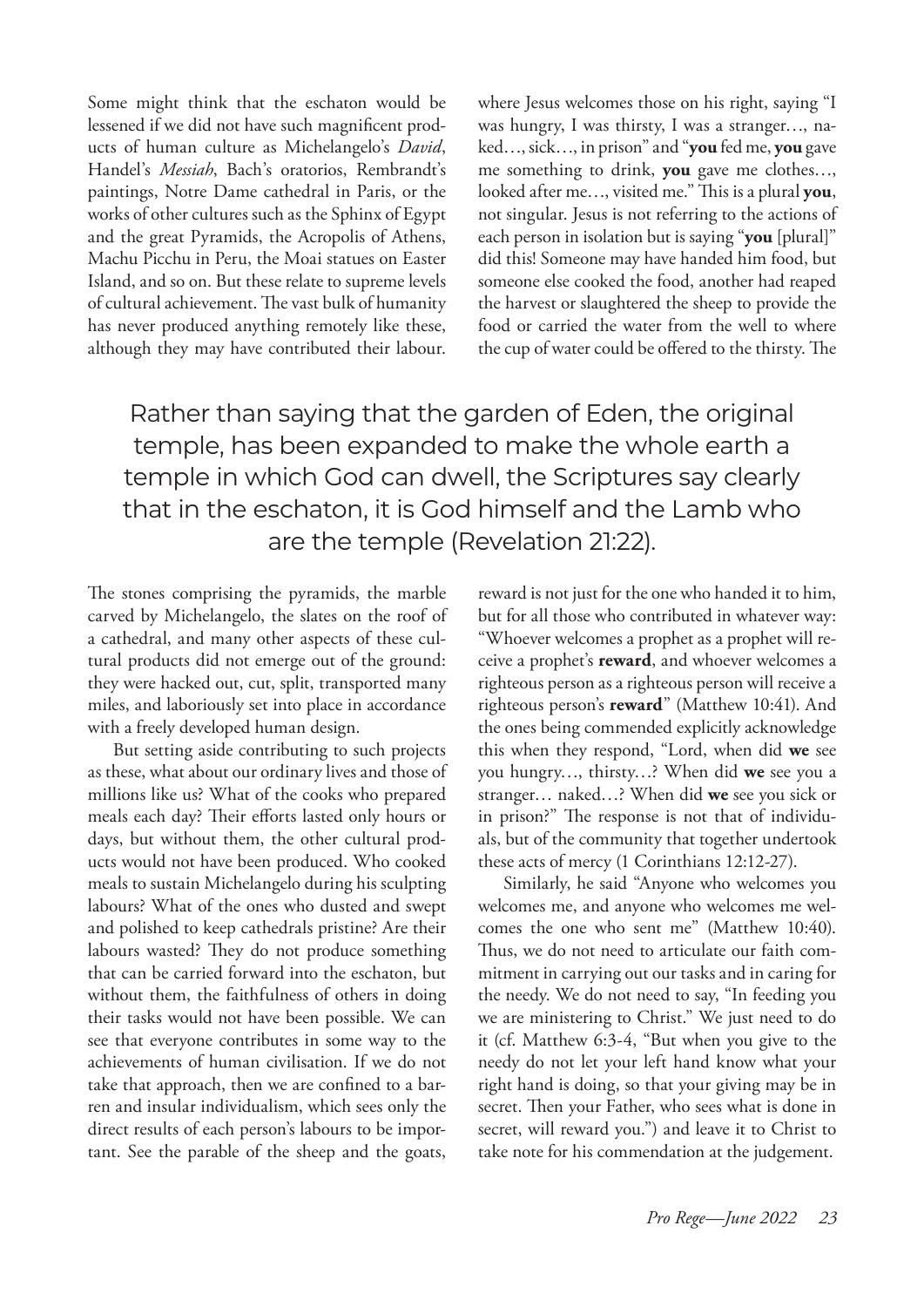But what of 1 Corinthians 3:11-15, where Paul speaks of the different materials used by us in our work here and now? The (metaphorical) gold, silver, and precious stones will survive the fire of judgement, while the wood, hay, and straw will be burned up. Does that not mean that the items made of precious materials pass into the eschaton? I think not, since what is revealed in that fire is the quality of the work done, and the resulting reward which is received is based on that quality. If what someone has built survives the fire of judgement, he or she will receive a reward. It does not mean that what survives the fire **is** the reward, or that an item of gold, silver, or jewels is itself to be carried into the eschaton. This is a metaphor for the quality of work, not the work itself.

I suggest that it is not the cultural works themselves that are carried into the eschaton, but our training, our discipling, our faithfulness in what we do here, which shapes who we are, and which will receive its appropriate reward in the age to come. We could perhaps take a lesson on this from the parable of the stewards (Matthew 25:14-30), who are told "Well done, good and faithful steward; you have been faithful in few things, I will put you in charge of many things." In Luke, we are told they would be placed in charge of a number of cities (Luke 19:17, 19). Their reward for faithfulness in this age is authority and honour in the age to come. Is this not the case with **all** our human work? We should not complain that we are not a Michelangelo, a Handel, a Bach, or try to be like them. We have our own tasks and responsibilities to fulfil, and we will be rewarded for how faithfully we carry them out. What tasks and responsibilities we are allocated in the age to come are unknown. But we have the promise of Revelation 14:13, which teaches us that God's faithful will have their works follow them (See also Hebrews 4:9-11.). Is this not the reverse of what Roth, following VanDrunen, suggests – namely that we rest now and work later in the new earth? Our focus should be on faithfulness here and now, not on what we may or may not receive as a reward.

### **The implications of this view for scholarship**

Roth claims that the essence of his search for an alternative metaphor was to find a better approach to what is meant by "faithful scholarship," or in his terms, to "integrate faith and learning" in a more coherent manner. For this, he draws on the views of Abraham Kuyper, but he interprets these views through a "temple" metaphor and in terms of the "two kingdoms" approach. While Kuyper is revered as an innovative and stimulating thinker and activist, Christian scholarship has moved on since his day and has improved on, enhanced, and in some cases discarded or radically corrected the views which Kuyper expressed.56

Unfortunately, Roth draws on some of the more questionable concepts espoused by Kuyper. He recounts,

Kuyper begins from the foundational assumption that the entire created order proceeds from God's thoughts. These thoughts are embedded into Creation like veins of precious metal shot through the earth. In creating mankind with the capacity of understanding, Kuyper therefore sees a calling for human knowledge (science) to pursue knowledge of the Creator by unearthing these thoughts.  $(19)^{57}$ 

This conception of the task of science seems more indebted to Stoicism than to Scripture.<sup>58</sup> The idea that God's thoughts are embedded in creation for us to unearth finds no support in a reformational perspective but is a speculative concept. Rather, God established the creation under a law-order, which governs the creation in every way. Our investigation of the creation in the light of Scripture, which alone discloses to us the existence of the law-order God has established, enables us to discern the orderliness of the creation through our empirical experience of it, which we can then articulate in humanly shaped symbolic forms (e.g., texts, formulae, diagrams), which enable us to communicate that understanding to others. We do not, then, unearth God's thoughts embedded in creation, an impious concept, which does disrespect to God's transcendence and sovereignty, distinct from his creation and forever inaccessible to us. All that we know of God's thoughts is disclosed to us in Scripture. It is in the light of Scripture that we learn of and are taught how to discern the lawordered nature of all things visible and invisible. Anything more is speculative.

The idea of a "common kingdom" cannot ac-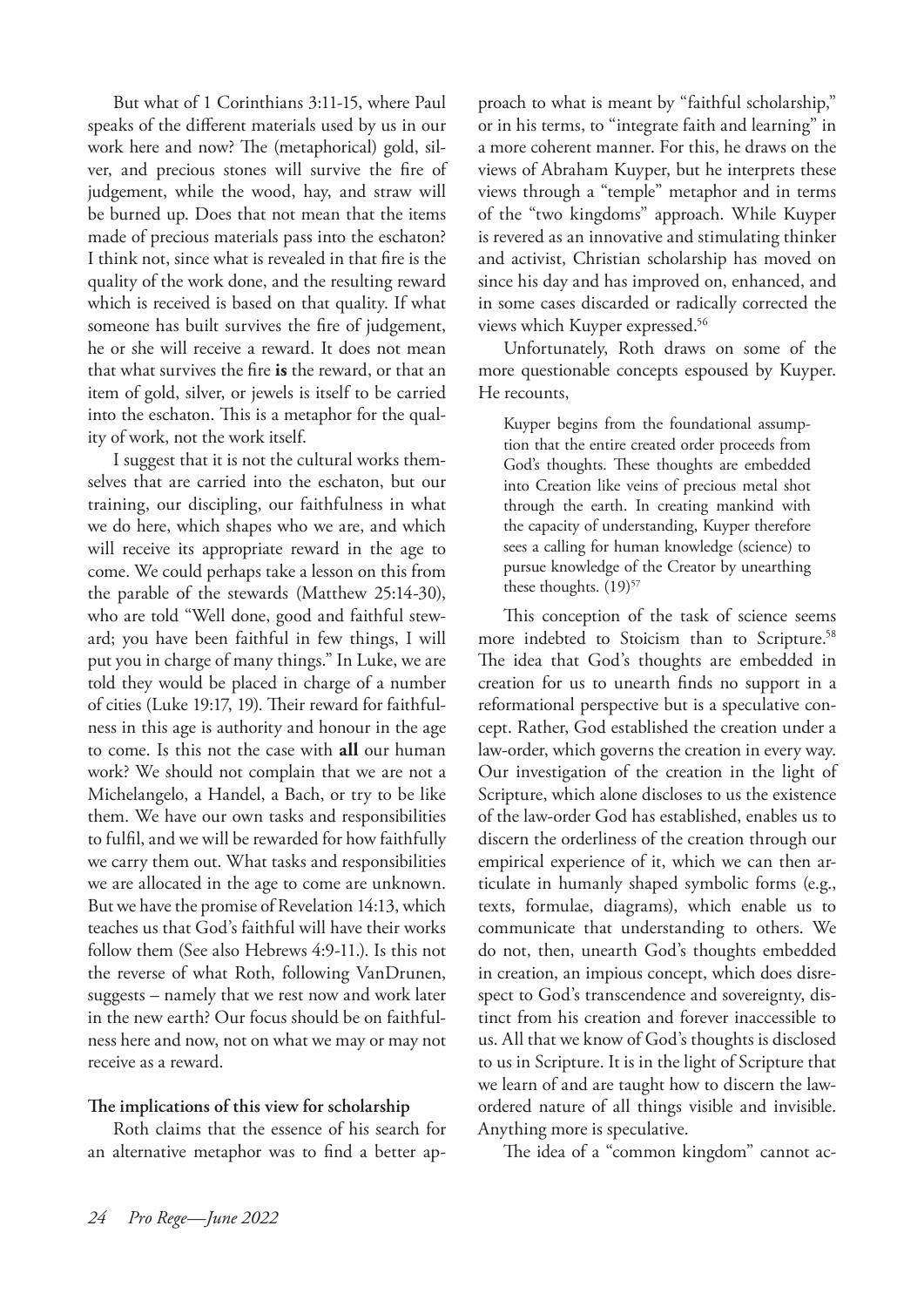cept a reformational approach, since the former presupposes the idea of natural law, understood as something rational in nature, which is embedded in creation in such a way that it is accessible to human rational thought. Hence, it is accessible to believers and unbelievers alike, provided they use clear and logical thinking. It supposedly forms part of God's common grace, but it can be truly understood only through special grace, through Revelation.59 Roth cites Bavinck's view that general revelation is clarified and directed towards its proper object via special revelation (19). A reformational that a seminary is not a church? The justification offered by VanDrunen is strained beyond the limits of credibility.<sup>60</sup> The idea of a Christian university such as that established by Kuyper, or that of Dordt University itself, loses all justification for its existence on the basis of the two-kingdoms approach. Far from providing a "profound mandate" for a Christian university (19), it sows the seeds of its own destruction.

Roth then discusses what "integration of faith and learning" might look like in a Christian university, despite the shaky foundations in his thought

# I suggest that it is not the cultural works themselves that are carried into the eschaton, but our training, our discipling, our faithfulness in what we do here, which shapes who we are, and which will receive its appropriate reward in the age to come.

view does not understand natural law in this way.

Roth picks up Kuyper's idea that science involves a communal approach, in which many different people working on a wide variety of areas together contribute to "building a temple of science" (18), but his approach seems to treat the providence of God, which brings all these contributions together, as something like Adam Smith's "invisible hand" guiding a free market. How this is to be understood needs more clarification than is offered by Roth.

Roth then suggests that Kuyper's vision of a Christian university recognises the calling of humanity to work together to understand God's world largely as a call for collective effort, since this is greater than any individual can achieve. It is unclear (to say the least) how this approach can provide the justification, which Roth claims it does, for the establishment of a **Christian** university. Surely this view is in conflict with his view that activity in the world (the "common kingdom") cannot be called Christian. In fact, VanDrunen even struggles to explain how his own institution, Westminster Seminary, fits into his two-kingdoms approach: can an institution in the common kingdom train ministers for the spiritual kingdom, since it is clear

for such an institution. He suggests that the "temple" metaphor liberates staff and students from the burden of "going beyond merely adding on devotional exercises" (18). Thus, adding devotional exercises seems to be all that his approach aspires to, or can achieve. The "integration of faith and learning" is a common phrase, but one which has detrimental effects. Such "integration" presupposes the existence of two separate kinds of activity, faith on the one hand and learning on the other, which somehow have to be brought together to form an integral whole. But such "integration" cannot be achieved. Faith does not stand over against learning; instead, faith underlies learning as the root from which it emerges. What that learning looks like will depend on the faith that lies at its root. A Christian faith leads to Christian learning (unless it is diverted by conceptions of the role of faith that are untrue to its real nature), and non-Christian faith leads to non-Christian learning. That does not mean that what non-Christians discover about the world is not true; but it does mean that the way they examine, experiment on, and explain features of the world tends to be distorted by reductionistic philosophies and placed in the service of idolatrous commitments. Christians and non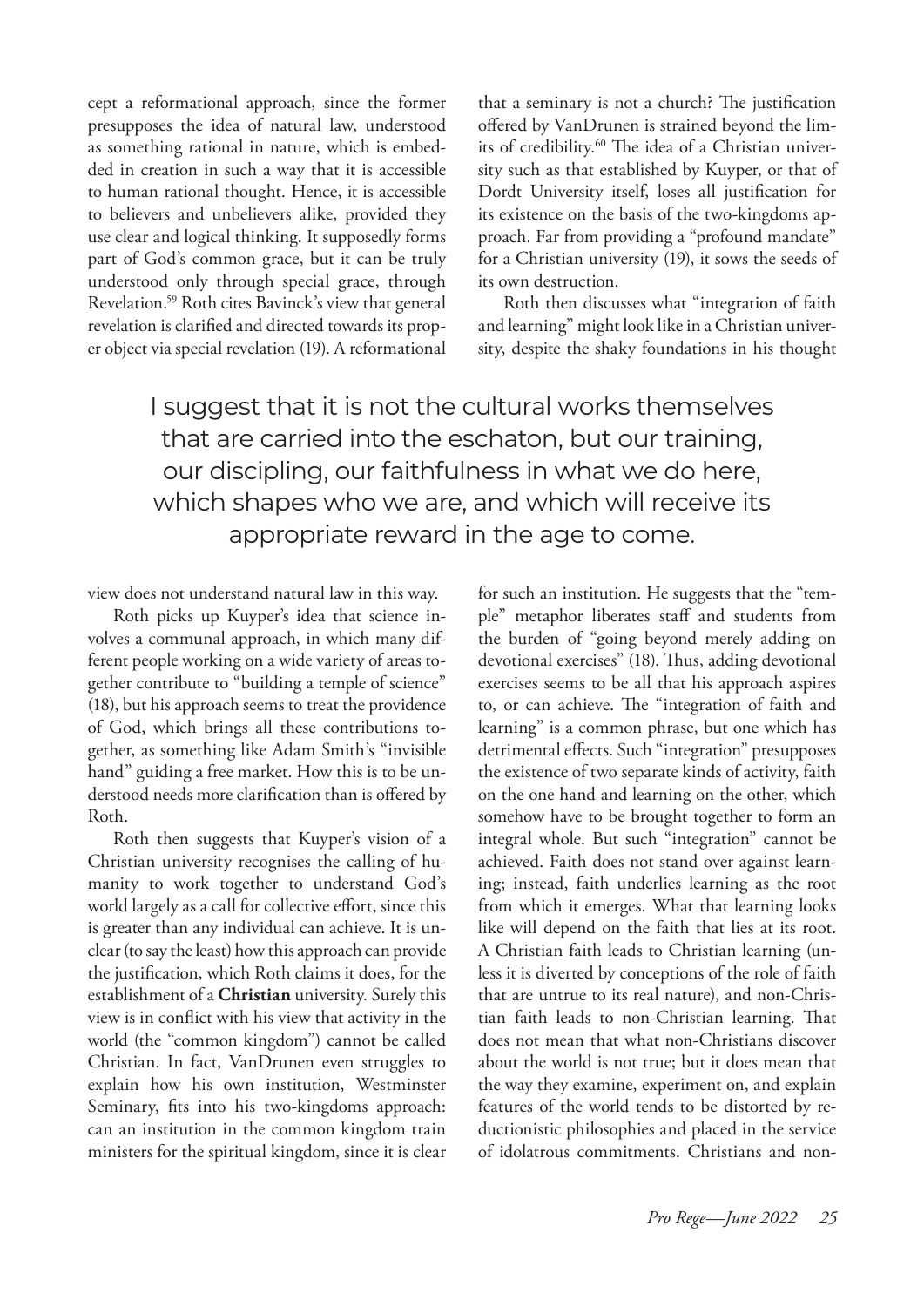Christians alike encounter and engage with the same world, but they understand it and work with it in ways which reflect their heart commitments – towards the creator God or towards an idol, a God-substitute of their own devising. Learning, an activity of the person, is shaped and directed by the heart-orientation of the person. Faith, therefore, cannot be "integrated" with learning since it **precedes** learning, and the learning is thus shaped by that faith. What we need then is not "integration" of our Christian faith with learning developed on the basis of a non-Christian commitment, but an "integral" Christian learning, which consciously grounds itself in an obedient response to God and a grappling with the Scriptures as the only sure and certain guide in all our living - learning included.<sup>61</sup>

Roth's explanation of the task of learning (20) treats the learning produced by non-Christians as a neutral part of the common kingdom, while Christians working with a "kingdom" perspective are obliged to be explicit about their faith. But that is not the case at all: the results of Christian endeavour can speak for themselves, by inherently critiquing the reductionistic manner of working that is typical of non-Christian scientific work. There is nothing wrong with claiming such work to be "Christian," but we need not say so in order for it to **be** Christian. It is Roth's approach that needs to make an explicit connection between faith and the scholarly enterprise, since in being part of the "common kingdom," there is no such connection without one being assigned to it *post hoc* (20).

The image of the "temple" does not appear to have any advantages over that of the "kingdom" in terms of shaping and directing our Christian vocation in scholarship. This can be seen in the example Roth gives of how we should address taxation. He suggests that in the "kingdom" approach, going beyond a purely devotional level is quite difficult in such a technical subject, as there is nothing we can say about doing "Christian taxes." He gives no further description of how taxation could be taught in that approach.<sup>62</sup> However, he sees benefits in the "temple" approach, namely that taxation *itself* [his emphasis] might point to the ordering of God's creation, mentioning how this shows human inter-dependence and provision for mutual welfare, including how we stand before others and the sovereign God and provide incentives to restrain evil and promote the good. He concludes, "Teaching taxation helps students unpack and articulate how Christ provides a lynchpin to their entire identity and how even something as mundane as taxation can highlight the glory of God" (20). For instance, service to God as a tax accountant can promote the common good.

But Roth speaks only of what could be considered "external" features of taxation. He does not suggest that we could examine how taxation policy is distorted by idolatrous commitments in ways that enable the super-rich to pay minimal tax (if any) while the majority of the tax burden is borne by the middle classes, and how taxation could be reformed to redress such injustice. Leona Hemsley, a fabulously wealthy person, was heard to say, "We don't pay taxes; only the little people pay taxes."63 Former President Donald Trump also has a questionable record with respect to taxes. Christian service in relation to taxation is more than technically accurate accounting; it is to examine a deeply dysfunctional aspect of our political framework and to propose needed, thorough reform on the basis of a distinctively Christian theoretical foundation, including the technical processes of accounting, which themselves are shaped by specific theoretical convictions rooted in a faith commitment.<sup>64</sup>

The summary Roth gives of how we might approach teaching about technical matters such as taxation leaves me flummoxed. I have no idea why this approach is considered to show more of a "temple" approach than a "kingdom" approach, and indeed, taken out of this context, his description could well leave someone with the impression that he was teaching from a "kingdom" perspective.

What do we do then? Roth suggests that by common effort, the "temple of science" will emerge under the providential hand of God, as part of common grace and natural revelation. When this happens, "then the people of God, a royal priesthood, bear the responsibility of taking every thought captive to the Author of knowledge" (21). But it is not at all clear how this is to be done. The implication, it seems to me, is that whatever knowledge emerges from the common scholarly enterprise, if determined to be "true" ("all that represents an apprehension of real truth is science, whether first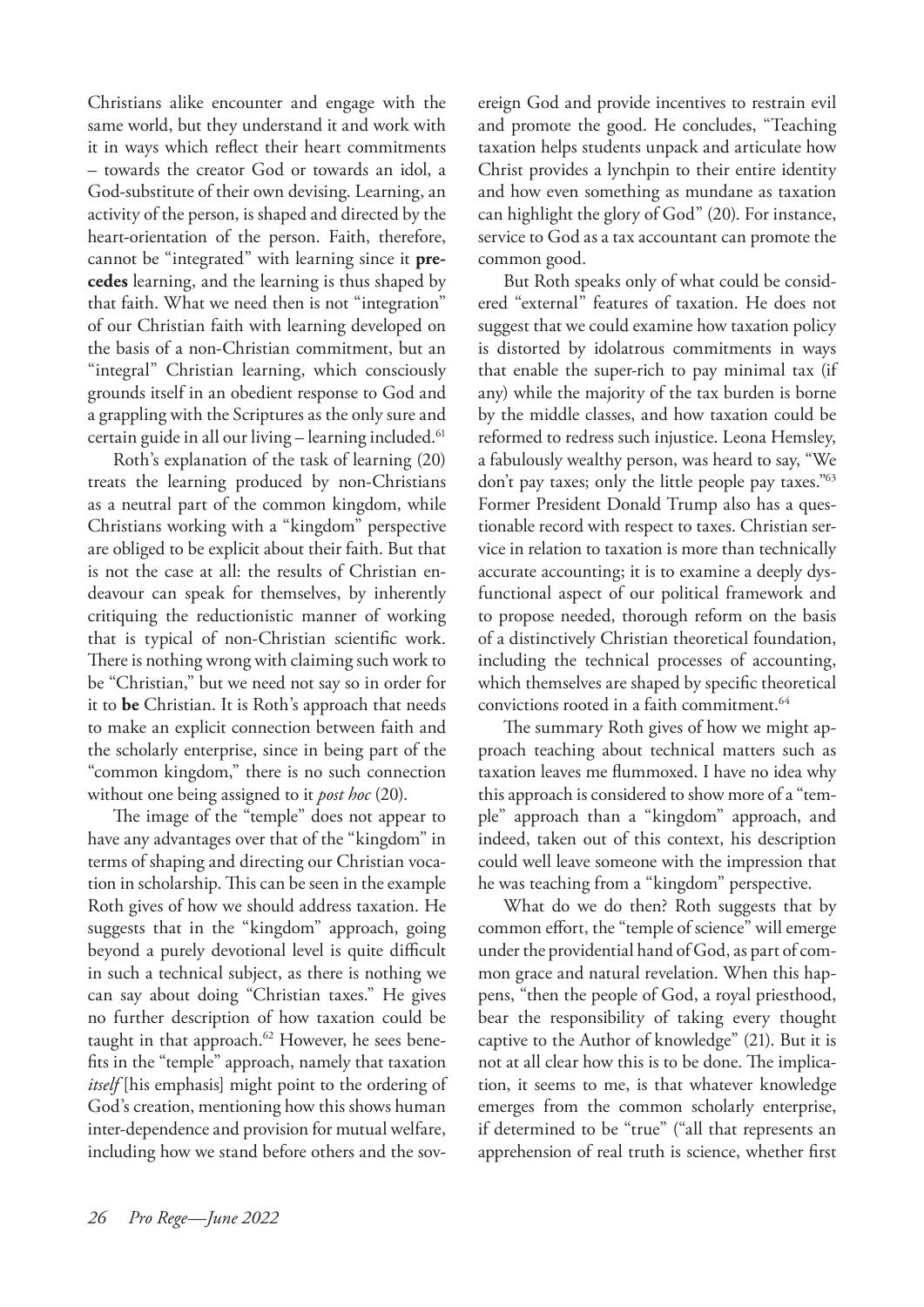expounded by a believer or a non-believer" [20]), is to be claimed for God as something that shows his glory. All Roth can suggest is "merely adding on devotional exercises."

The problem that presents itself on this approach is, of course, how we determine what is "true." To determine that something is "true" requires assessment against the criteria by which we can determine that something is "true." What are those criteria? Unfortunately, in the kind of approach suggested by Roth, what is "true" would seem to be the prevailing viewpoints in the wider academy.

But the point of plumbing is not as limited as Roth (along with VanDrunen) suggests. Plumbing is stewardship; it is management of physical infrastructure and services. To read Roth's article is to be confronted by an abstraction about plumbing, that it is simply about stopping pipes from leaking. Of course, preventing leaks is critical, particularly when pipes are to take away waste—good plumbing has developed as an integral part of public health—but plumbing is also about bringing the vital resource of water to households and other buildings (among other tasks). Plumbing itself is

# Faith does not stand over against learning; instead, faith underlies learning as the root from which it emerges.

Everybody, believer and non-believer alike, shares the same perspectives, the same methodologies, the same data for consideration, since this is part of the "common kingdom," and the consensus within the "common kingdom" determines what is true. How can that be the foundation for a uniquely Christian scholarly enterprise which does more than add devotional exercises?

### **What about Christian plumbing?**

Roth argues, drawing on VanDrunen,<sup>65</sup> for the alleged incoherence of the idea of "Christian plumbing" (17-18). He stresses that the task of the Christian plumber is to articulate how everything about the task of plumbing points to the glory of God. But a closer look at the issue of "Christian plumbing" does bring some wider issues into focus.66 Roth's approach seems to me to read the Christian vocation as it is described in the reformational tradition as a call to live to the "glory of God" as if it were something "super-added" to our everyday human lives. The way the "kingdom" has been spoken of in some reformational literature may, at times, lend itself to this reading. However, Christ's teaching that we must "seek first the Kingdom of God" is directed to us so that we will find our rightful place within creation, and hence what we then do, whatever it is, will follow suit. Discipleship is, as Al Wolters has suggested, a matter of living within "creation regained."67

culture and, in reformational terms, forms part of the "cultural mandate"; therefore, it is not unrelated to the "great commission."

Roth limits his discussion of plumbing to say there is nothing about being a "Christian plumber" that makes a difference to this task of preventing leaks. He seems to suggest that the use of the term "kingdom" places too much of a load on our attempts to find out what is "Christian" about plumbing. To him, there is no hint that God's Kingdom, His rule in Jesus Christ, ensures the meaning and purpose and thus the important contribution of plumbing infrastructure and those engaged in its maintenance. Yes, in his view, "the uniqueness of the calling to be a Christian plumber is the ability to articulate how everything about the task of plumbing points to the glory of God and to find joy in that service." I can agree with that statement wholeheartedly, but I do so because, unlike Roth and VanDrunen, I see the Bible's revelation of Christ Jesus as the redeemer of Creation speaking of the one in whom "plumbing" now makes sense; in Christ all things "hang together." Roth does not speak of showing forth the glory of God as something integral to plumbing, but only added on if the plumber happens to be a Christian (18).

In the context of the "kingdom," what is the glory of God to which plumbing points? Is it not that for one of those who acknowledge Christ as king here and now (although we do not yet see the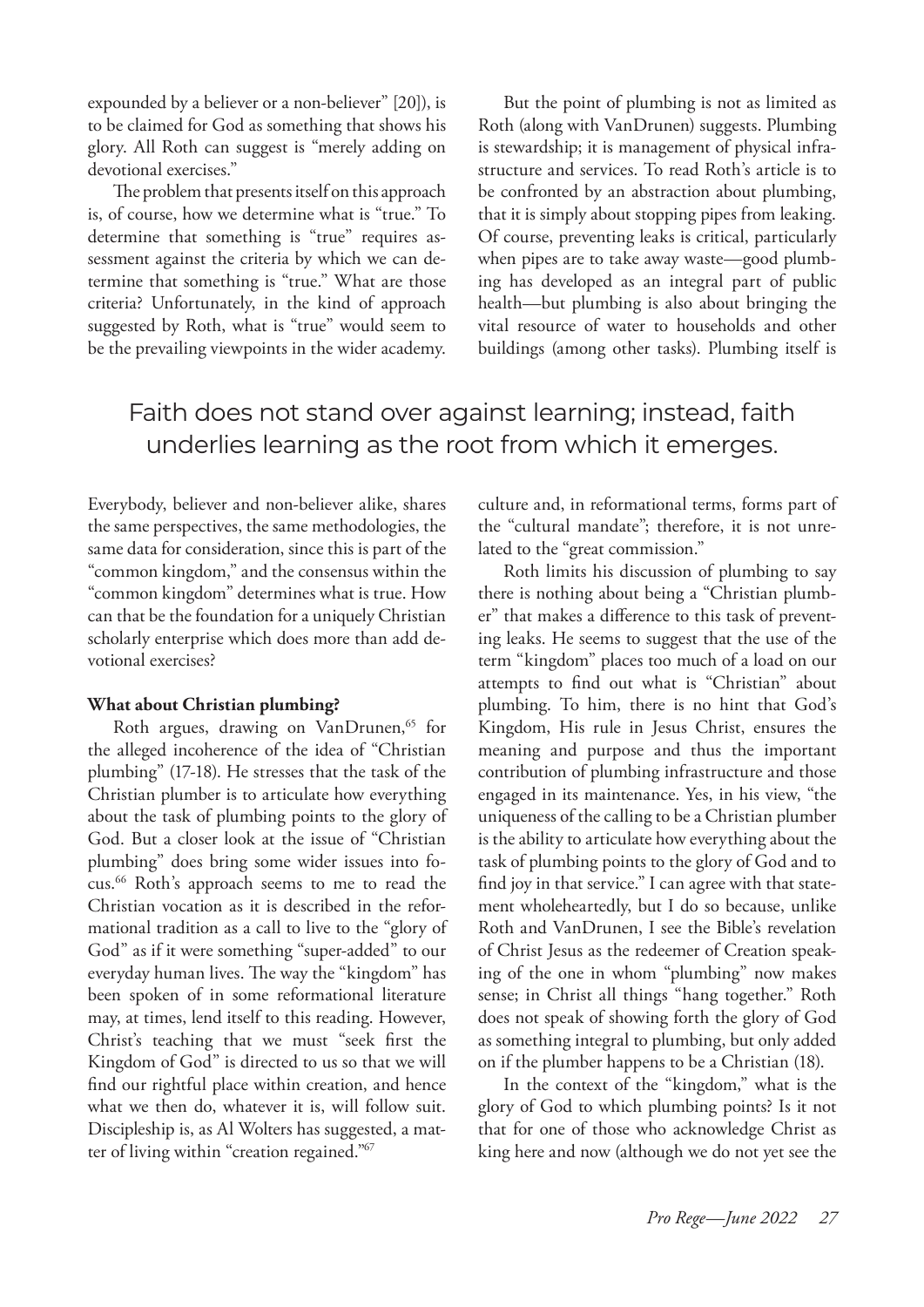obedience which is his due, even among his own people), a vocation as a plumber contributes to the health and well-being of the community in which we live? Central to the task of a Christian plumber is the recognition that we are not individuals seeking to find the fullness of purpose and meaning in our own lives. And this is where Roth and VanDrunen make their mistake in querying whether we can meaningfully speak of "Christian plumbing."

Just as we do not find the meaning and purpose of our lives as individuals (see 1 Corinthians 12:12- 27), so also we do not find the meaning and purpose of one or other activity in isolation from its context in God's creation-order. A Christian plumber, **on his or her own**, cannot find a meaningful way of speaking about "Christian plumbing" as if he or she is called as a Christian to make the plumbing task "different." Moreover, as a husband and father in a household, I also will, on occasion, engage in a plumbing task when I change a washer from a leaky tap. But if my toilet is blocked and threatens to overflow, then I will call in a tradesman who is expert in "plumbing functions." Plumbing does not exist in a vacuum; it is one component, and a vital one, in the life of the community of which we are a part, and the plumber is called to serve as an expert in plumbing, helping people keep their homes healthy and assisting them in their stewardship of the resources given to them – including water.

Not only that, a plumber connects a house or a building to a wider network of water mains and sewers, of water purification treatment and filtration plants, of reservoirs and water catchments, and sewage treatment and disposal. The plumber, on his or her own, can achieve nothing: without this extensive infrastructure to connect to (using the materials provided by manufacturers), there is no task for a plumber to perform. But as a contributor to creating and maintaining this wider network for water management and distribution, plumbers fulfill their task to the glory of God. In addition, the water network is part of an even wider infrastructure, involving electricity reticulation (requiring the services of Christian electricians), roads, railways, and airports, all serving (if operating as intended by God) for the support of those whose principal task it is to be stewards of God's creation. Without this infrastructure, that task cannot be

achieved adequately. The establishment of a reliable, convenient, and safe water supply is usually one of the first tasks undertaken in development of impoverished communities in developing countries. The individualistic approach taken by Roth, asking about the Christian plumber in isolation and in the abstract, fails to give any light whatsoever on how such a plumber is to serve God.

What is the glory of God in Christian plumbing? It assists us in our stewardship when it assures us that the pipes don't leak but instead bring water to us and take sewage away. Each of us has a task within the community to contribute to its health, its well-being; and by living in service to others, **together** we show forth something of what it means to press Christ's claims ever further into the creation from the beachhead he established.<sup>68</sup> What does that mean? Is it not that we walk in faith, and by God's grace we show forth in what we do that we are called to enhance the health and wellbeing of our neighbors? Through good plumbing we bring glory to God through contributing to what a sound and healthy community looks like, which we shall see in its fullness in the age to come.<sup>69</sup>

As another example, there is no "meaning" in being an individual soldier. It is only as part of an army, with its officer ranks, corps of soldiers, armies, and so on, that an individual soldier has meaning. Outside of that, someone fighting others with weapons is simply a brigand, a thug.

Those who share community with us have many different tasks, and together they shape and develop the lives of those who live in that community (and that community extends out from our immediate neighborhood to embrace the whole earth and all its people). The ability of those in the community to fulfill their tasks depends in large part on the ability and the reliability of others who also fulfill their own tasks. Not just plumbers, but builders, electricians, dentists, engineers, pastors, bus-drivers, trash-collectors, and every other task and function you can imagine can be carried out in a Christian way—that is, by contributing together to the work of the King in this world by all those who are called by His name, and also by those who have not yet bowed the knee to His rule. They too are served by Christian plumbers since they too need good water management for healthy lives on God's earth.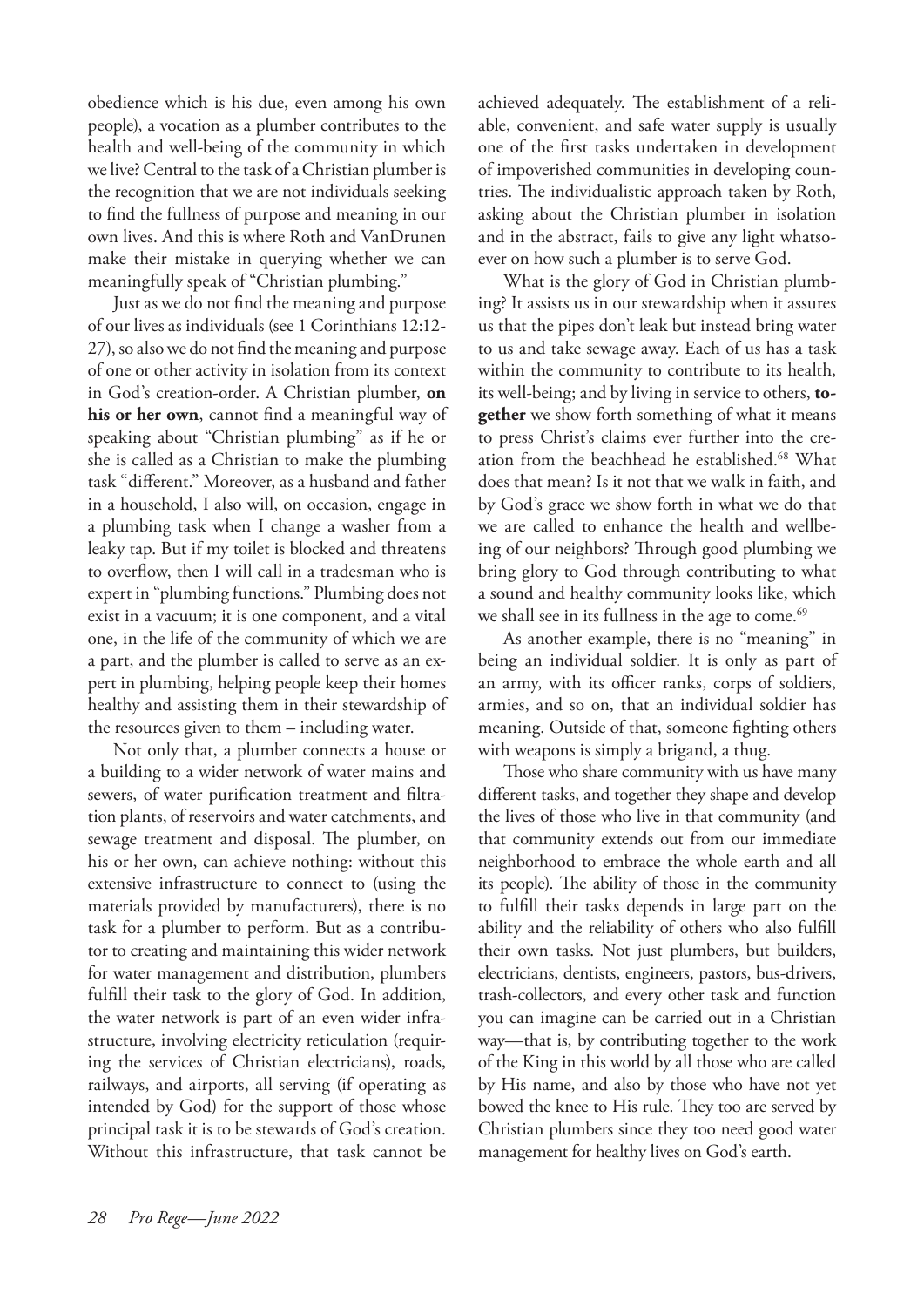In my judgement, the most profound and insightful contribution of the reformational movement is that it is daily life, ordinary everyday experience, which has priority, not the abstractions which are the joy and delight of academics. These have their place, and I am not negating that. But the recognition of the priority of concrete reality over abstraction means that we can indeed see how we can speak meaningfully about "Christian plumbing," because it forms part of our corporate human task to care for the earth and all it contains, a task to be carried out in obedience to God.

as the stewards were given a **sum of money** to administer but were rewarded by being given charge of a number of **cities**, so too our limited tasks here may well be in line with the willingness of God to do "immeasurably more than all we ask or imagine" (Ephesians 3:2).

## **A word to reformationals**

While Roth's approach, which draws on Beale and VanDrunen, is in my view an implausible reading of the Scriptures, there are warnings to reformationals in their critique. Principal among these

# Through good plumbing we bring glory to God through contributing to what a sound and healthy community looks like, which we shall see in its fullness in the age to come.

Perhaps one failing of the reformational community has been too much of a focus on how Christian scholarship can serve the community, without an equal emphasis being placed on how the wider community also serves others, including those called to be scholars, who without clean water and good sewage systems will be unable to pursue their calling. There is a certain elitism in that view and a neglect of that profound insight: daily life has priority over abstractions.

Will we need plumbers in the eschaton? I doubt that any of our current tasks and callings will be evident in the new earth—we will have new tasks and callings to fulfill there, which will still express the great commission of Genesis 1: fill the earth, subdue it, rule over it and all its creatures, to bring to light the glory of God so this is evident in everything. In this present age, we are called to faithfulness, so that the new life God has granted those who are his, here, now (John 3:36, 4:14, 5:24 etc.) will be shown in what we do, and thus the reputation of the God we serve will be enhanced, which is what it means to bring glory to God.

We, and all the works of our hands, are like the grass that withers and the flower that falls and returns to the dust (Genesis 3:19, 1 Peter 1:24). But plumbers and others who have been faithful stewards here and now will be rewarded, not with more plumbing jobs but in ways we cannot imagine. Just is the claim that reformationals pay inadequate attention to the church and the centrality of worship. I think this claim is overstated, in the sense that the (institutional) church as a whole over the centuries has paid precious little attention to the "cultural mandate" and what this requires of us concerning living and working in God's world *as Christians*. The reformational emphasis on the latter, with relatively little attention given to the (institutional) church and its mission, is more from a recognition of the need to redress the balance, rather than a neglect of what is essential. There are books without number on the nature, task, mission, structure, offices, etc., of the church and of mission work (some of dubious merit), but it can be exceedingly difficult to discover explicitly Christian treatments of virtually any other subject not immediately connected to the life and mission of the church.70 Roth and VanDrunen would doubtless claim that this is because such subjects fall into the "common kingdom" and that Christians therefore are not obliged to (or actually, it is not possible to) produce explicitly Christian books on these subjects. They claim that criticisms that the church has neglected to foster such writing is to burden people's consciences with non-Biblical claims, or worse, to endorse works-righteousness, which diminishes the completed work of Christ. As a result, their approach will continue to leave the bookshelves dedicated to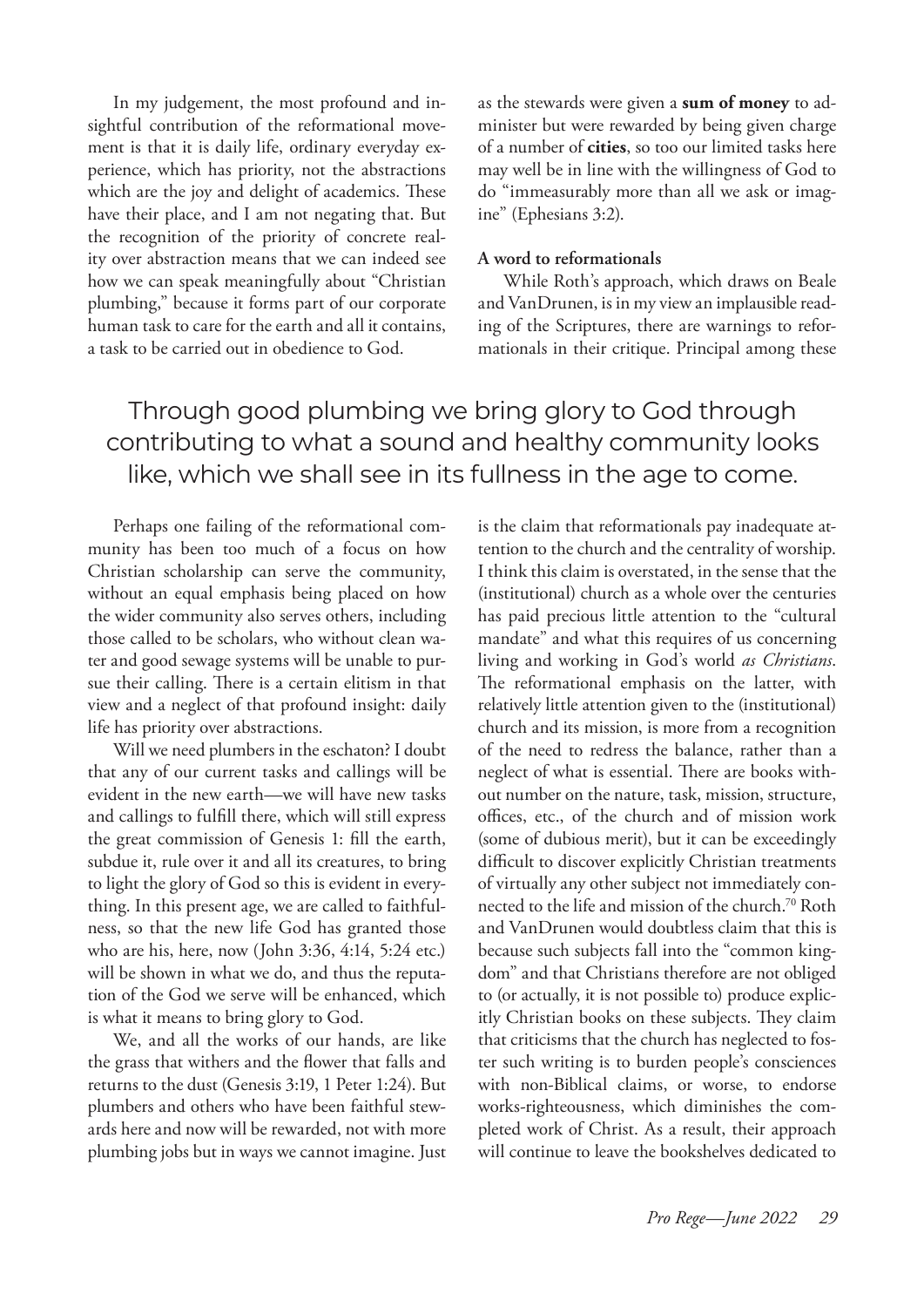subjects such as politics, physics, art history, etc., written from an explicitly Christian perspective, completely bare. The fruit of the reformational approach, however, is evident in the availability of such material for those who care to look.

The work of the institutional church is important. Its task in preaching and teaching the Scriptures, in administering the sacraments, in doing pastoral work, and in carrying out other responsibilities, cannot be neglected without detriment. But the church as much as any other aspect of life needs the reforming light of Scripture,<sup>71</sup> and a reformational vision cannot omit the consideration of what the church could and should become as a result of a renewed vision of **the whole of life** lived under the covenant grace of God. The reformational vision must pay more attention to the church if this vision is not to fade away.72

# **Conclusion**

Do the cumulative arguments brought against a reformational vision lead us to conclude that it should be discarded? Are those arguments as persuasive as Roth would assert? I think not. Instead of providing a better "metaphor" for viewing our task here on earth, it in fact closes down the great insights of the reformational vision, which sees the Lordship of Christ operative, here and now, ever since His entry into glory at the ascension. It posits, instead, a repetition of previous dualistic approaches, which leave Christian scholarship, in fact almost all of life (outside of the activities of the institutional church), in a kind of "no-man's-land" in the warfare between Christ and the spirits of wickedness, as if it is of no interest to Christ and only of temporary use for us. The Scriptures provide us with a much richer vision of life than that:

*In putting everything under him, God left nothing that is not subject to him. Yet at present we do not see everything subject to him. But we do see Jesus, who was made lower than the angels for a little while, now crowned with glory and honor because he suffered death, so that by the grace of God he might taste death for everyone.* (Hebrews 2:8-9)

### **Endnotes**

- 1. I would like to express my appreciation to Alan Cameron, Bruce Wearne, Andy McKenzie, Keith Sewell, and Alida Sewell for their comments on this paper.
- 2. Donald Roth, "Building the Temple": An Alternative Metaphor to the Use of "Kingdom" in the Christian University Context," *Pro Rege* Vol. 49, No. 4 (March 2021): 10–23. Subsequent page references to this article are in brackets within the text.
- 3. Roth concedes at the very end of his article (21) that "kingdom" is still a useful term, but the qualifications he has placed around it, and its subservience to "temple," makes that concession of little real value.
- 4. Note that Roth had earlier argued for a comparison of the metaphors of "kingdom" and "pilgrim." See Donald Roth, "Operative Metaphor and Antimony: A Framework for Understanding the Two-Kingdoms/Neo-Kuyperian Debate," *Pro Rege* Vol. 44, No. 1 (Sep. 2015): 31.
- 5. See the discussion on metaphors in James W Skillen. *God's Sabbath with Creation: Vocations Fulfilled, the Glory Unveiled* (Eugene: Wipf & Stock, 2019), xv-xvi.
- 6. Note also Lioy's comment that "there is no scholarly agreement regarding the notion of 'temple' in the canon of God's Word...[;] interpreters part company over the specific ways in which the temple concept is pertinent. They also propose conflicting theories about how the metaphorical notion of the 'temple' contributes to an understanding of the theological trajectory of the Bible," in Dan Lioy. *Axis of Glory: A Biblical and Theological Analysis of the Temple Motif in Scripture* (New York: Peter Lang, 2010), 2-3.
- 7 On the grounds that it is "works righteousness." See discussion of this later in the article.
- 8. G K Beale, *The Temple and the Church's Mission: A Biblical Theology of the Dwelling Place of God* (Downers Grove: Apollos/InterVarsity Press, 2004). See also a popularised version of his proposal in G K Beale and Mitchell Kim, *God Dwells Among Us: Expanding Eden to the Ends of the Earth*. (Nottingham: InterVarsity Press, 2014). Beale has also summarised his argument in "Eden, The Temple, and the Church's Mission in the New Creation," *Journal of the Evangelical Theological Society* 48 (March 2005), 1:5–31, and "Adam as the First Priest in Eden as the Garden Temple."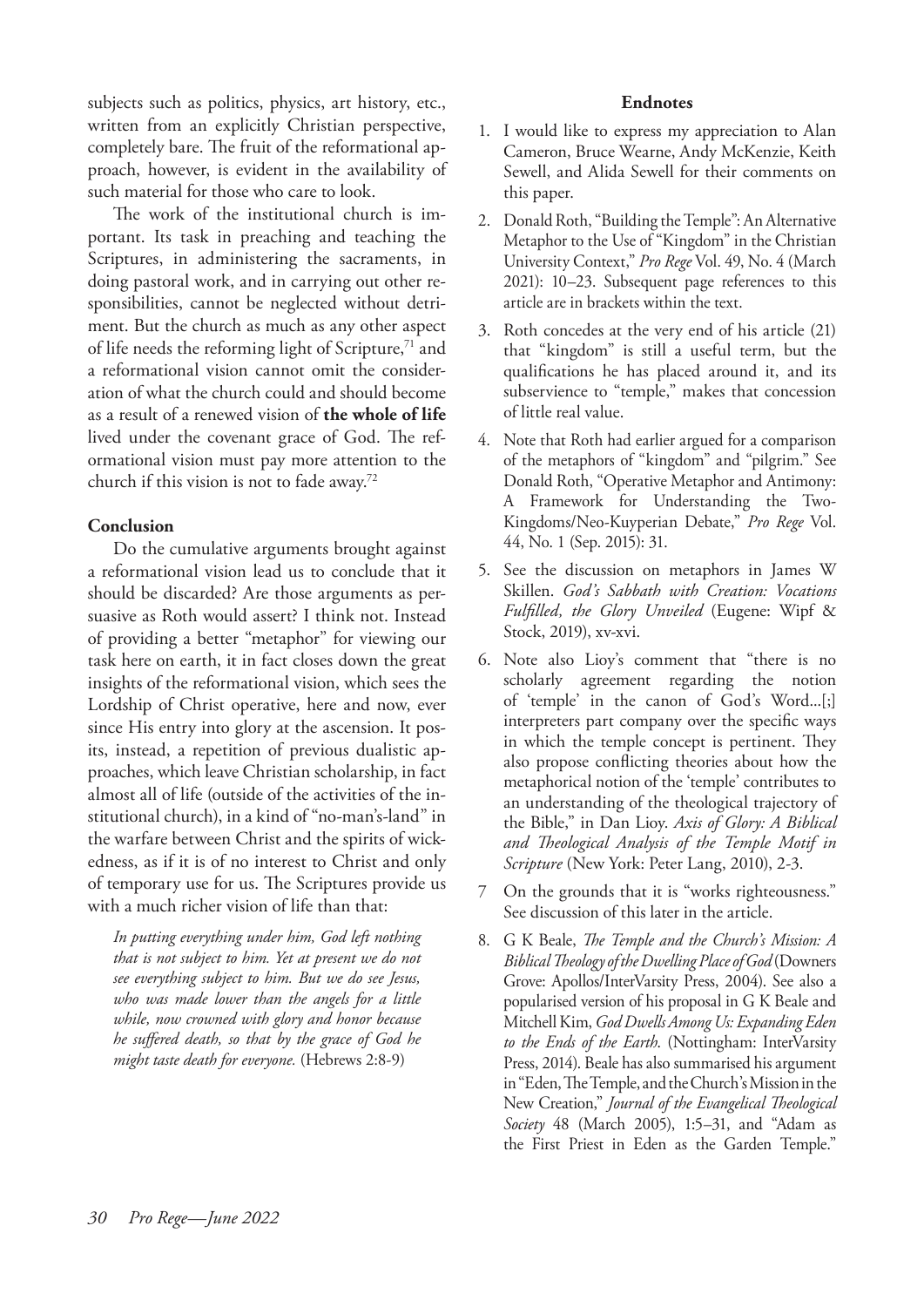*Southern Baptist Journal of Theology* 22 (2018) 2: 9-24. Detailed analysis of Beale's view (mostly positive) can be found in Jahisber Peñuela-Pineda, *Sanctuary/ Temple in Genesis 1-3: A Reevaluation of the Biblical Evidence,* PhD Thesis, Andrews University, Seventhday Adventist Theological Seminary, 2019; and Charles Robert "Chet" Harvey, *A Templed Creation: Application of Gregory K. Beale's Cosmic-Temple Motif to a Theology of Creation,* PhD Thesis, Southeastern Baptist Theological Seminary, 2018.

- 9. David VanDrunen, *Living in God's Two Kingdoms. A Biblical Vision for Christianity and Culture* (Wheaton: Crossway, 2010). VanDrunen also cites Beale's book, Ibid, 42.
- 10. Daniel I Block,"Eden: A Temple? A Reassessment of the Biblical Evidence," in *From Creation to New Creation: Biblical Theology and Exegesis. Essays in Honor of G K Beale,* Daniel M Gurtner and Benjamin L Gladd, eds. (Peabody: Hendrickson, 2013), 3-29.
- 11. The "two kingdoms" approach has been extensively canvassed within the pages of *Pro Rege—*there have been at least 15 articles on the subject since 2014, including one by Roth himself—Donald Roth, "Operative Metaphor and Antimony: A Framework for Understanding the Two-Kingdoms/ Neo-Kuyperian Debate," *Pro Rege* Vol. 44, No. 1 (March 2021): 29 – 38. This approach has been subjected to sustained analysis in a Reformational response to that theology, for instance. *Kingdoms Apart: Engaging the Two Kingdoms Perspective,* Ryan C McIlhenny, ed. (Phillipsburg: P&R Publishing, 2012).
- 12. Roth, ibid., refers to Beale, *The Temple and the Church's Mission***,** pp. 23-29. For an extensive bibliography of interpretations of the original creation as a "temple" see Richard Davidson, "Earth's First Sanctuary: Genesis 1–3 and Parallel Creation Accounts," *Andrews University Seminary Studies* 53 (2015), 1: 65, n. 1.
- 13. Note Beale's comment: "Ezekiel 28:18 is probably therefore the most explicit place anywhere in canonical literature where the Garden of Eden is called a temple." Eden, The Temple, and the Church's Mission, p. 10. However, this passage in Ezekiel "is at the same time one of Ezekiel's most intriguing artistic creations and one of the most difficult texts in the entire book. The problems, many of which defy satisfactory scholarly solution, include... the relationship between this text and biblical traditions (esp. the narratives of

Gen. 1-3...)" Daniel I Block. The Book of Ezekiel**,**  Chapters 25-48, *New International Commentary on the Old Testament* (Grand Rapids/Cambridge, UK: Eerdmans, 1998), p. 87. This defies the exegetical rule that a clear text is used to help clarify a difficult one. In this case, a text which is difficult to interpret is used to complicate the explanation of what is otherwise the straightforward (if extremely deep) meaning of Genesis 1-3. Block comments, "Ezekiel's prophecy is indeed couched in extravagant terms, but the primary referent within the context is clearly the human king of Tyre," Ibid, 119. The identification of Eden as a temple drawn from Ezekiel 28 therefore is problematic.

- 14. G K Beale, "Eden, The Temple, and the Church's Mission in the New Creation," 18.
- 15. Note the point made by Halbertal and Holmes, that the Biblical story of the rise of the kingship is historical, not something happening in a mythical (a-historical) past. This applies to other aspects of the Scriptures as well. Moshe Halbertal and Stephen Holmes, *The Beginning of Politics: Power in the Biblical Book of Samuel* (Princeton: Princeton University Press, 2017), 7. I understand myth to be a pagan pseudo-revelation as a substitute for Scripture, not a genre of literature, as myth can appear in narrative, hymnic, poetical, and many other literary forms. There is, therefore, no myth in the Scriptures.
- 16. David VanDrunen, *Living in God's Two Kingdoms*, 89. This makes it puzzling, to say the least, for Roth to refer to the story of the establishment of kingship in Israel as instructive for us today. He cites Moshe Halbertal and Stephen Holmes, *The Beginning of Politics*, although he sees this narrative as demonstrating that political power always corrupts (12). This is a very lifeless way of reading the Scriptures, and it glosses over the depth of insight offered by Halbertal and Holmes for our political calling today. Also instructive in this regard is Eric Nelson. *The Hebrew Republic: Jewish Sources and the Transformation of European Political Thought* (Cambridge, Mass./London: Harvard University Press, 2010).
- 17. David VanDrunen, *Living in God's Two Kingdoms*, 90.
- 18. David VanDrunen, *Living in God's Two Kingdoms*, 91. This is a highly speculative interpretation of Israel's history.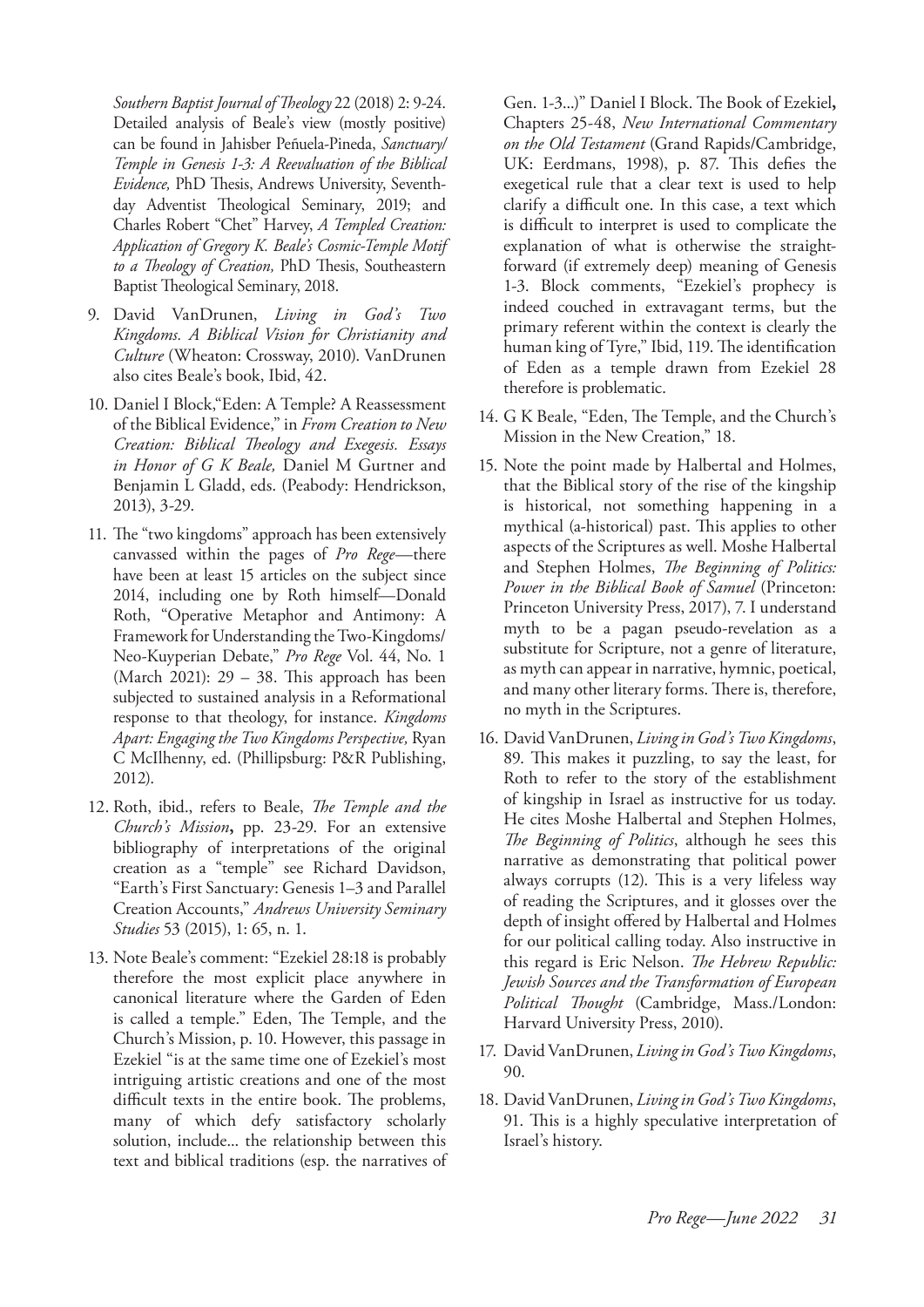- 19. See my comments in this regard in Chris Gousmett, "Christopher Cone and Redacted Dominionism: Review Essay," *Pro Rege* Vol. 50, No. 1(September 2021): 9-10.
- 20. We should note here that the mandate of Genesis 1 refers to ruling over the other creatures—a "kingdom" metaphor. There is no mention here of anything relating to priestly activity which would indicate a "temple" metaphor.
- 21. The two terms "keep" and "guard" appear together in Numbers 3:8, 4:4, and 18:4.
- 22. Other interpretations of Genesis 1 in terms of a cosmic temple can be found in Jon D Levenson, *Creation and the Persistence of Evil: The Jewish Drama of Divine Omnipotence* (San Francisco: Harper & Row, 1988); John Walton, *Genesis 1 as Ancient Cosmology* (Winona Lake, IN: Eisenbrauns, 2011), and Meredith G. Kline, *Kingdom Prologue: Genesis Foundations for a Covenantal Worldview* (Eugene, OR: Wipf & Stock, 2006).
- 23. For a reformational presentation of this vision which avoids the problems in Roth's views, see James W Skillen, *God's Sabbath with Creation: Vocations Fulfilled, the Glory Unveiled* (Eugene: Wipf & Stock, 2019).
- 24. See for instance Wayne Horowitz, *Mesopotamian Cosmic Geography* (Winona Lake: Eisenbrauns, 1998); Othmar Keel and Silvia Schroer, *Creation: Biblical Theologies in the Context of the Ancient Near East,* Trans. Peter T Daniels (Winona Lake: Eisenbrauns, 2015); David Toshio Tsumura, *Creation and Destruction: A Reappraisal of the Chaoskampf Theory in the Old Testament* (Winona Lake: Eisenbrauns, 2005).
- 25. See discussion of the arguments for and against a Priestly writer as the source of the cosmic temple motif in Scripture, in Charles Robert "Chet" Harvey, *A Templed Creation: Application of Gregory K. Beale's Cosmic-temple Motif to a Theology of Creation,* PhD Thesis, Southeastern Baptist Theological Seminary, 2018, 11-16. Harvey concludes that the presupposition of a Priestly source is problematic, although he concludes that the characteristics seen as "priestly" can be understood in terms of textual themes and not as indications of separate authorship.
- 26. I suggest that the much-contested opening of Genesis 1 would perhaps best be translated as "To begin with, God created..." or "First of all,

God created..." to emphasize it was the beginning of God's creative work and not shaping of preexisting matter, or that the result of this initial creation was chaotic in nature. It is subjected in its orderliness to God, along with the rest of the creation described in Genesis 1.

- 27. The description of the earth and its waters in Genesis 1:2 should be translated along the lines "uninhabitable and empty," following which we have the description of the work of God to make it habitable, and then to begin its filling with living creatures. See Richard J Mouw, *When the Kings Come Marching In: Isaiah and the New Jerusalem,* Revised edition (Grand Rapids: William B Eerdmans, 2002), 35-37, for an even broader concept of "filling."
- 28. It would be apposite to consider whether this interpretation of chaos and creation was influenced by Kant's view that the mind imposes order on external disorder, or even Bacon's idea of the deduction of information, which is created from raw "facts."
- 29. G K Beale and Mitchell Kim, *God Dwells Among Us*, 34.
- 30. There are close similarities between VanDrunen's view and those of dispensationalists regarding the termination of the mandate. See my discussion of this latter view in Chris Gousmett, "Christopher Cone and Redacted Dominionism: Review Essay," *Pro Rege* Vol. 50, No. 1 (September 2021), 1–15.
- 31. Beale says: "Although Gen. 2-3 does not explicitly say that Adam's 'ruling and subduing' task was to guard the garden from the satanic snake, this is likely conceptually in mind," and he cites Adam's commission to subdue and rule over every creature that creeps along the ground, and that Eden was a temple in which Adam was a priest whose job it was to keep out unclean creatures. G K Beale. *A New Testament Biblical Theology: The Unfolding of the Old Testament in the New*. Grand Rapids: Baker, 2011, p. 45. This is sheer speculation.
- 32. G K Beale, *The Temple and the Church's Mission*, 70.
- 33. Tabernacle: Numbers 3:8, 4:4, 18:4; Sheep: Genesis 30:31, 1 Samuel 17:20, 34.
- 34. Meredith Kline suggests that the cherubim act as guardians of God's presence after Adam's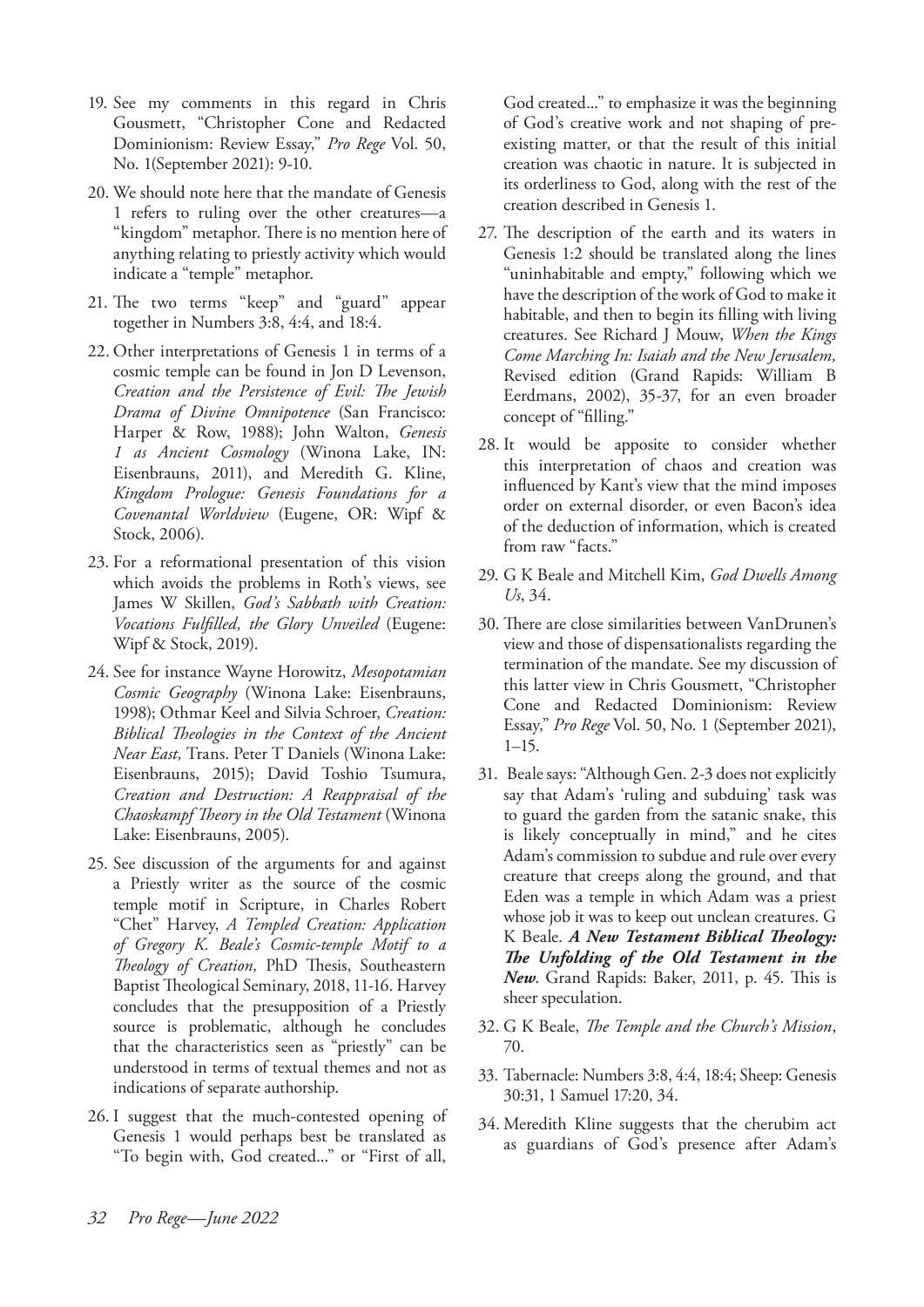expulsion from the garden, as reported by Harvey, *A Templed Creation*, p. 27. But there is nothing in the text to indicate this, nor is it clear that God's presence remained in the garden after Adam and Eve were expelled, since the purpose of having the garden was for it to be a location where God could meet with Adam and Eve, a situation which is remedied in Revelation 21:3.

- 35. Revelation 8:3 speaks of an angel offering incense in the heavenly temple, but this is followed by hurling the censer onto the earth to bring God's judgement; this is not a priestly task.
- 36. See for instance Hebrews 1:3, which speak of Christ's priesthood, "providing purification for sins," after which he sits down at God's right hand from whence he rules as king. Those who are his will be a "royal priesthood" (1 Peter 2:9)—combining kingship and priesthood—both kingdom and temple! Jesus never made any claims that he himself was a priest, but he did acknowledge his kingship (John 18:37). See also importantly Hebrews 9:11: "But when Christ came as high priest of the good things that are now already here, he went through the greater and more perfect tabernacle that is not made with human hands, that is to say, is **not a part of this creation**." Gordon Spykman, *Reformational Theology: A New Paradigm for Doing Dogmatics* (Grand Rapids: Eerdmans, 1992), covers the work of Christ with regard to his different offices.
- 37. We need to take care that the way we speak of worship does not consume all other callings and tasks. Note the frequency with which the OT speaks of both "worship" and "service" (relating to both God and idols). These terms are not synonyms but are what we could call our **cultic** acts (oriented towards God) and our **cultural** acts (oriented towards creation). Jesus used this distinction: "Jesus said to him, 'Away from me, Satan! For it is written: "Worship the Lord your God, and serve him only."'" (Matthew 4:10)
- 38. This view of the mandate given to for Adam and completed by Christ seems dependent on the view that the mandate was for priestly worship. This is not explicit in the text of Genesis 1.
- 39. David VanDrunen, *Living in God's Two Kingdoms. A Biblical Vision for Christianity and Culture* (Wheaton: Crossway, 2010), 57, 62.
- 40. David VanDrunen, *Living in God's Two Kingdoms*, 28. I am not aware of any reformationals who suggest that Christians must "earn" their place

in the eschaton. All our efforts are in response to, and enabled by, grace and grace alone, and what we offer is in praise and honour of the King, not to earn merit. This is an assumption about reformational views based not on their actual statements but on the presuppositions used by VanDrunen. It is untrue.

- 41. David VanDrunen, *Living in God's Two Kingdoms*, 28. VanDrunen seems to hold to the destruction of this present world and its replacement. I believe this is incorrect. See for further argument along these lines J Richard Middleton, *A New Heaven and a New Earth: Reclaiming Biblical Eschatology* (Grand Rapids: Baker Academic, 2014).
- 42.This view is dependent on the doctrine of the "covenant of works," which is not above criticism.
- 43. David VanDrunen, *Living in God's Two Kingdoms*, 27-28.
- 44. Note that this view is also promoted by others based on Meredith Kline's work.
- 45. Al Wolters, *Creation Regained: Biblical Basics for a Reformational Worldview* 2nd Edition (Grand Rapids: Eerdmans, 2005), 74.
- 46. Richard J Mouw, *When the Kings Come Marching In,* Revised Edition (40-41). See also the first edition, 1983, 19-20, where the same comment is made.
- 47. Mouw also speaks of the "irruption" of the future: "Nothing that is said in these meditations should be taken as suggesting that we can in any significant way 'build' the Holy City here and now. The Holy City comes 'down out of heaven from God' (Rev. 21:2); the Lord is its 'builder and maker' (Heb. 11:10). The arrival of this City will constitute a radical break with the present patterns of sinful life." *When the Kings Come Marching In*, 19. See also p. 129. But then Mouw comments, "But the Holy City is not wholly discontinuous with present conditions." Ibid, 20. We should consider what might be meant by continuities, while bearing in mind the discontinuities, on which we perhaps place too great an emphasis.
- 48. Anthony Hoekema, *Created in God's Image* (Grand Rapids: Eerdmans, 1994), 94.
- 49. Anthony Hoekema, *Created in God's Image*, 95.
- 50. Before plunging into an answer to this question, it would be wise to note that the question itself is poorly formulated and, as such, will inevitably lead to inappropriate answers. We should not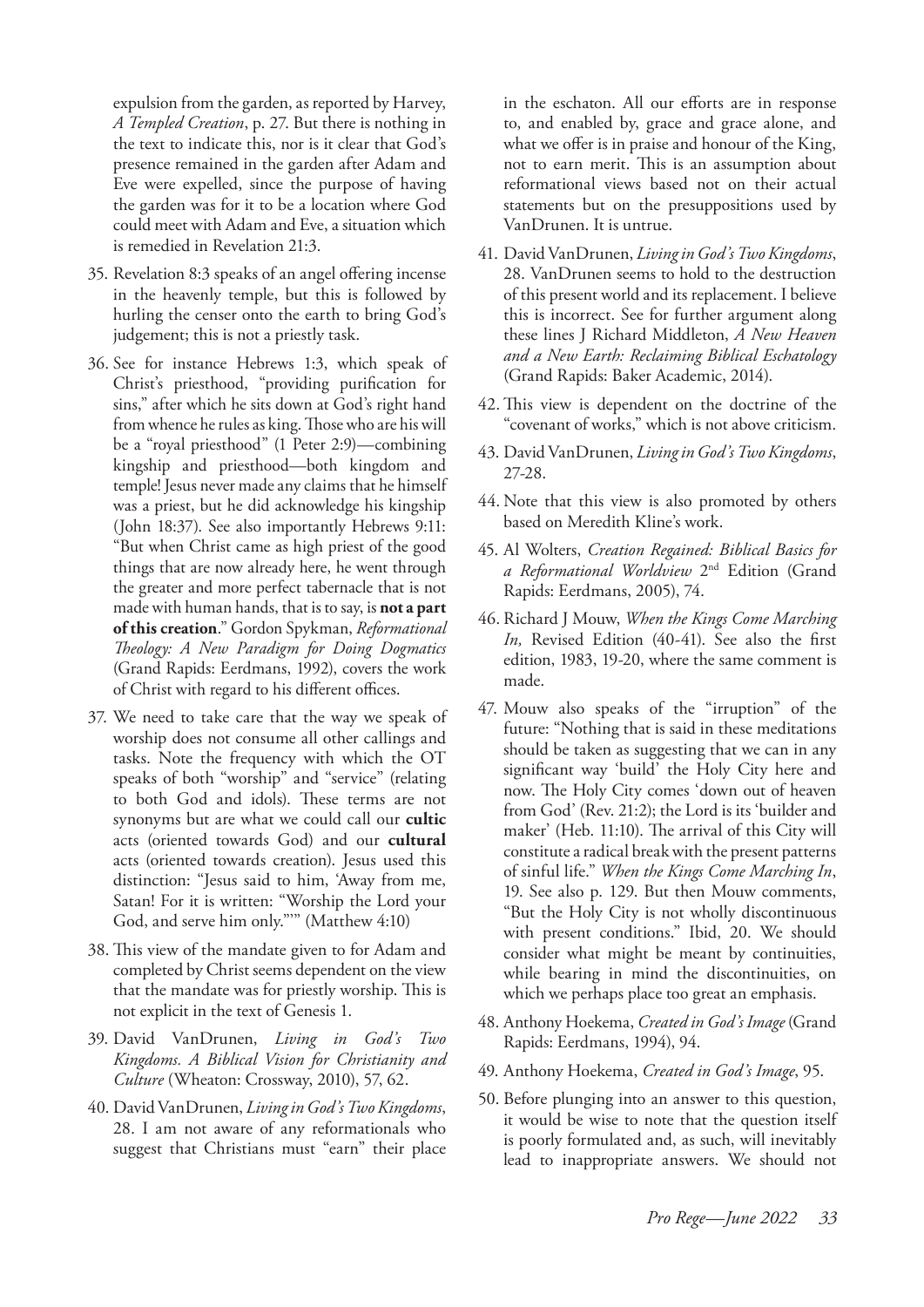expect the products of our "day jobs" to endure unchanged, and while "Sunday services" as we know them will pass away (being replaced with a much greater form of worship, see Revelation 4-5 for example), why would we prioritise our current activities on the basis of a speculative view as to what the eschaton will be like? See John 21:22 for the focus Jesus places on each one's own tasks and not those of others.

- 51. See for instance Egbert Schuurman. *Faith and Hope in Technology* (Toronto: Clements, 2003). Derek C Schuurman, *Shaping a Digital World: Faith, Culture and Computer Technology* (Downers Grove: IVPAcademic, 2013).
- 52. We could also view the church as a post-fall concession where Christian community can be fostered in distinction from the ungodly lifestyles of unbelievers. Once the kingdom has been inaugurated in its fullness at the return of Christ, there will no longer be any need for the church as a separate institution, since "No longer will they teach their neighbour, or say to one another, 'Know the Lord,' because they will all know me, from the least of them to the greatest" (Hebrews 8:11).
- 53. Note that the temple mentioned frequently in Revelation eventually disappears from view and is not continued into the eschaton.
- 54. Richard J Mouw, *When the Kings Come Marching In*, 79.
- 55. This prophecy of the future is given in terms comprehensible at the time, namely, that all will be welcome in the temple of God. But in the future, there will be no need for a temple: God himself will be with us without any need for structures. Mouw describes how John and Isaiah described the "new Jerusalem" in vastly different ways (*When the Kings Come Marching In*, 99- 100). Regarding the hermeneutics involved in interpreting prophecy, I take the prophecies of Isaiah 11 and 60, for instance, to be speaking of the future to come in terms which would have made sense, and given hope, to the people of his day. Having herds of camels spoke to them of wealth and resources; it does not mean we will have to learn how to manage camels! Wealth and resources mean different things to different periods and cultures. Isaiah's point is this: God will bless us abundantly. OT prophecies were given originally **to** the people of the time (in terms they could understand), but they are recorded **for**

us. For this distinction between **to** and **for**, see 1 Corinthians 10:11, and see 1 Peter 1:10-12 for the indication that the meaning went beyond what it could convey to the immediate audience.

- 56. While much of what Kuyper wrote is of enduring value, and inspiring rhetoric, his views were also tainted with attitudes which we find less admirable. Some of his ideas are simply out of date, while others are so bound up with the cultural specifics of his own time and place that they may not be readily transferable to other contexts. His views on women have particularly been criticised. He also worked within a scholastic framework, which may make him more acceptable to Two Kingdoms advocates, but that scholasticism is criticised by reformationals. VanDrunen suggests that the redemptive tradition of "neo-Calvinism" *claims* to be heir to Kuyper. His emphasis on the word "claims" indicates that he disputes the validity of its roots in Kuyper's vision (*Living in God's Two Kingdoms)*, 16.
- 57. Roth takes this from Abraham Kuyper, *Wisdom and Wonder: Common Grace in Science and Art,* translated by Nelson Kloosterman (Grand Rapids: Christian's Library Press, 2011), 42. See the discussion of Kuyper's view of science in Peter S Heslam, *Creating a Christian Worldview: Abraham Kuyper's Lectures on Calvinism* (Grand Rapids: Eerdmans, 1998), especially 167-195. Also helpful is Craig G Bartholomew, *Contours of the Kuyperian Tradition: A Systematic Introduction* (Downers Grove: InterVarsity Press, 2017). For a detailed critique of Kuyper's view of science, see the classic article by Herman Dooyeweerd, "Kuyper's Philosophy of Science," in *On Kuyper: A Collection of Readings on the Life, Work and Legacy of Abraham Kuyper,* edited by Steve Bishop and John Kok (Sioux Center, Iowa: Dordt College Press, 2013), 153-178. Also relevant are the papers by Del Ratzsch and Clarence Menninga in the same volume.
- 58. For a discussion of the influence of Stoicism on Augustine, and thence to Christian thought ever since, see Chris Gousmett, "Creation Order and Miracle According to Augustine," *Evangelical Quarterly* 60 (1988) 3:217-240. The dangers of speaking of an "intelligible world order," which can be discovered by human reasoning, reflects the "world order" espoused by Plato or Aristotle, or the cosmic Logos of the Stoics. See H. Evan Runner "Scriptural Religion and Political Task,"